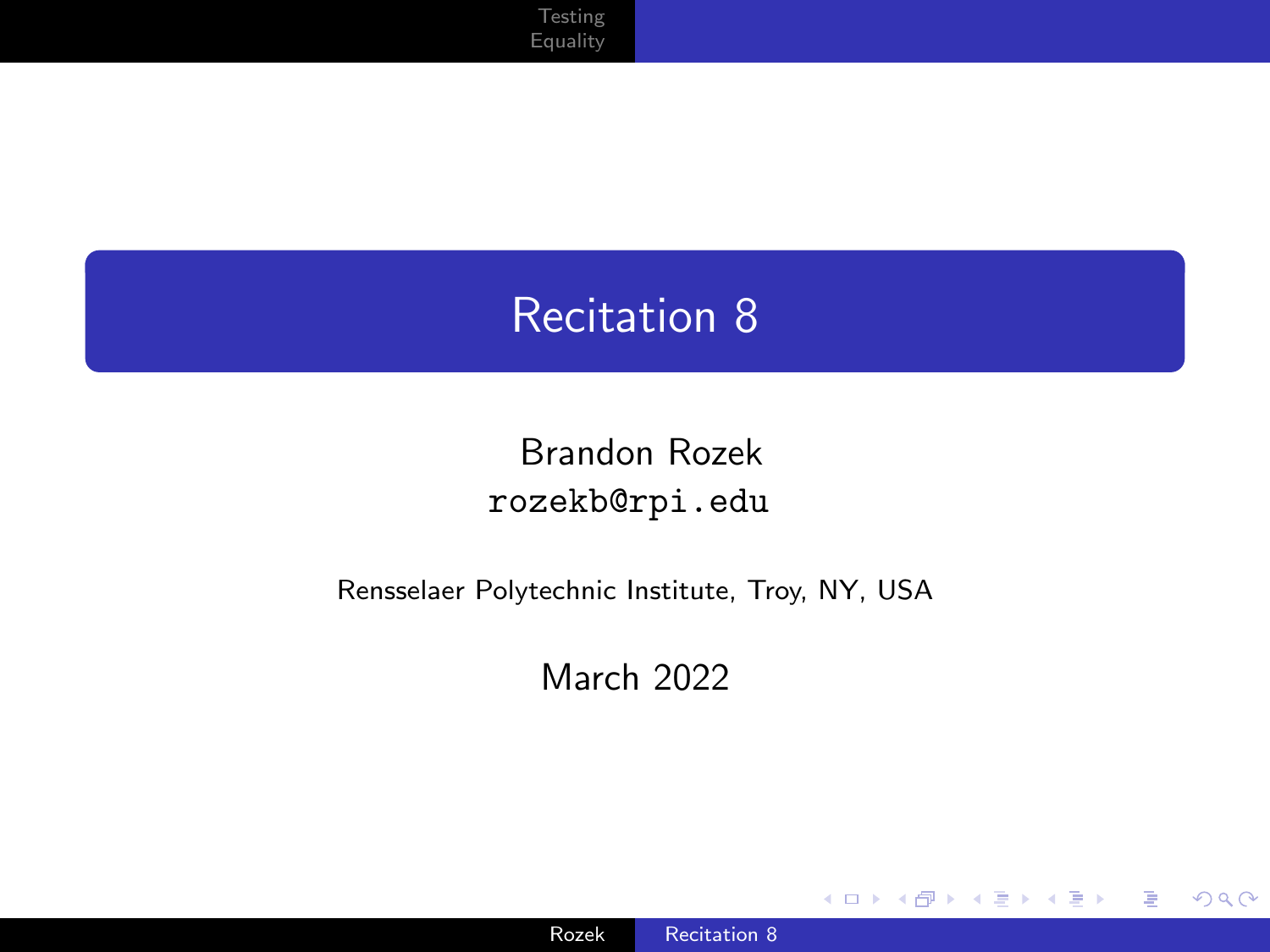## **Outline**

#### Two Things:

- **•** Testing
- **•** Equality



4 0 8

4 伊 > 4 ≣ ŧ

D. к  $\,$ 

E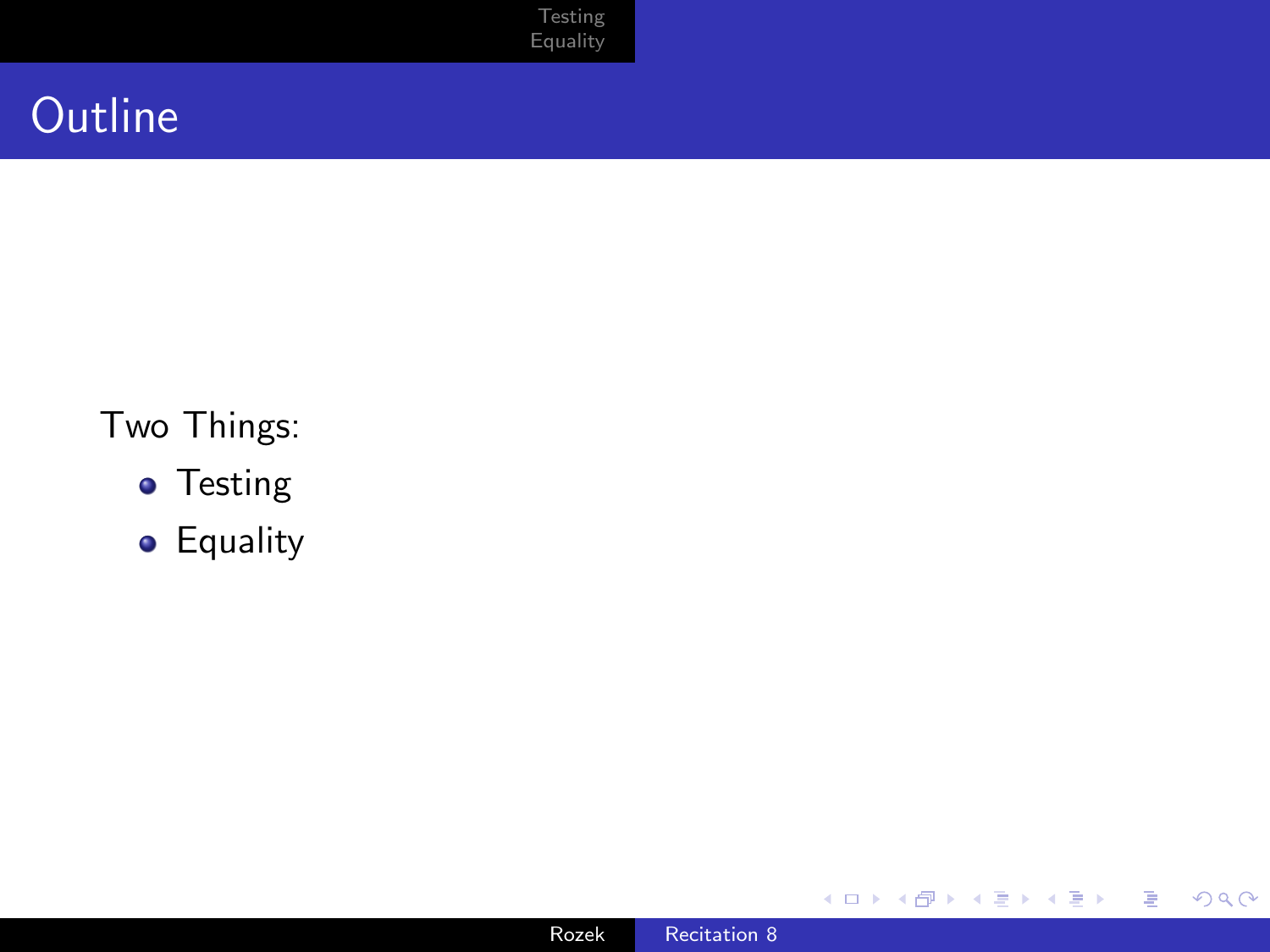<span id="page-2-0"></span>In 2002, NIST reported that software bugs cost the US economy \$59.5 billion anually. Software bugs can not only cause catastrophic failures but also provide entryways for hackers.

February 2022, Mazda owners in the Seattle area who tuned to NPR had their infotainment system bricked because the album art did not contain a file extension.

つくへ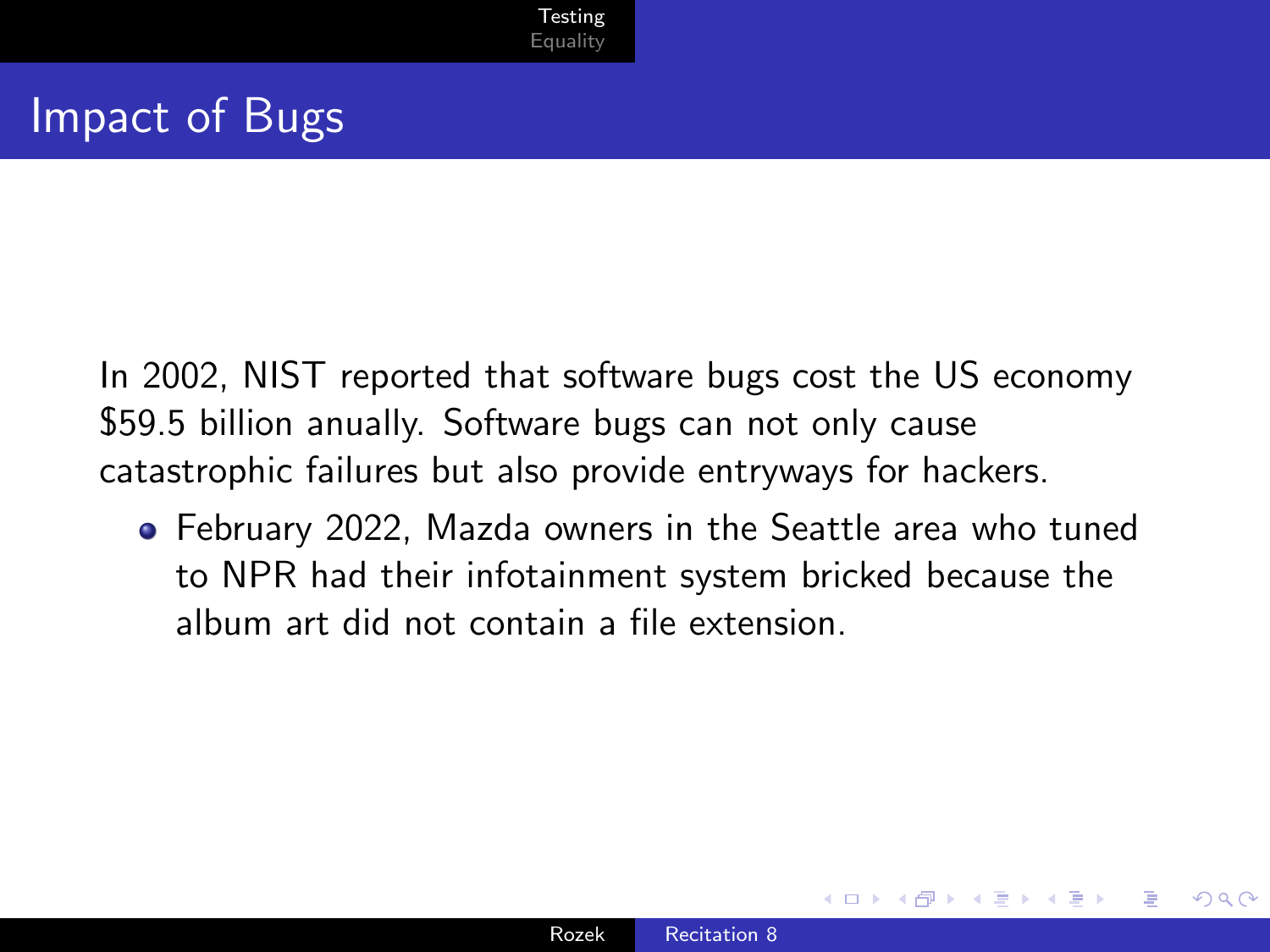## What is a bug?

- A software bug is an error or fault that causes some sort of incorrect, unexpected behavior.
- The term existed for a long time before software, but it is often attributed to the time that Grace Hopper's team found a moth in their computer tape program.



つくへ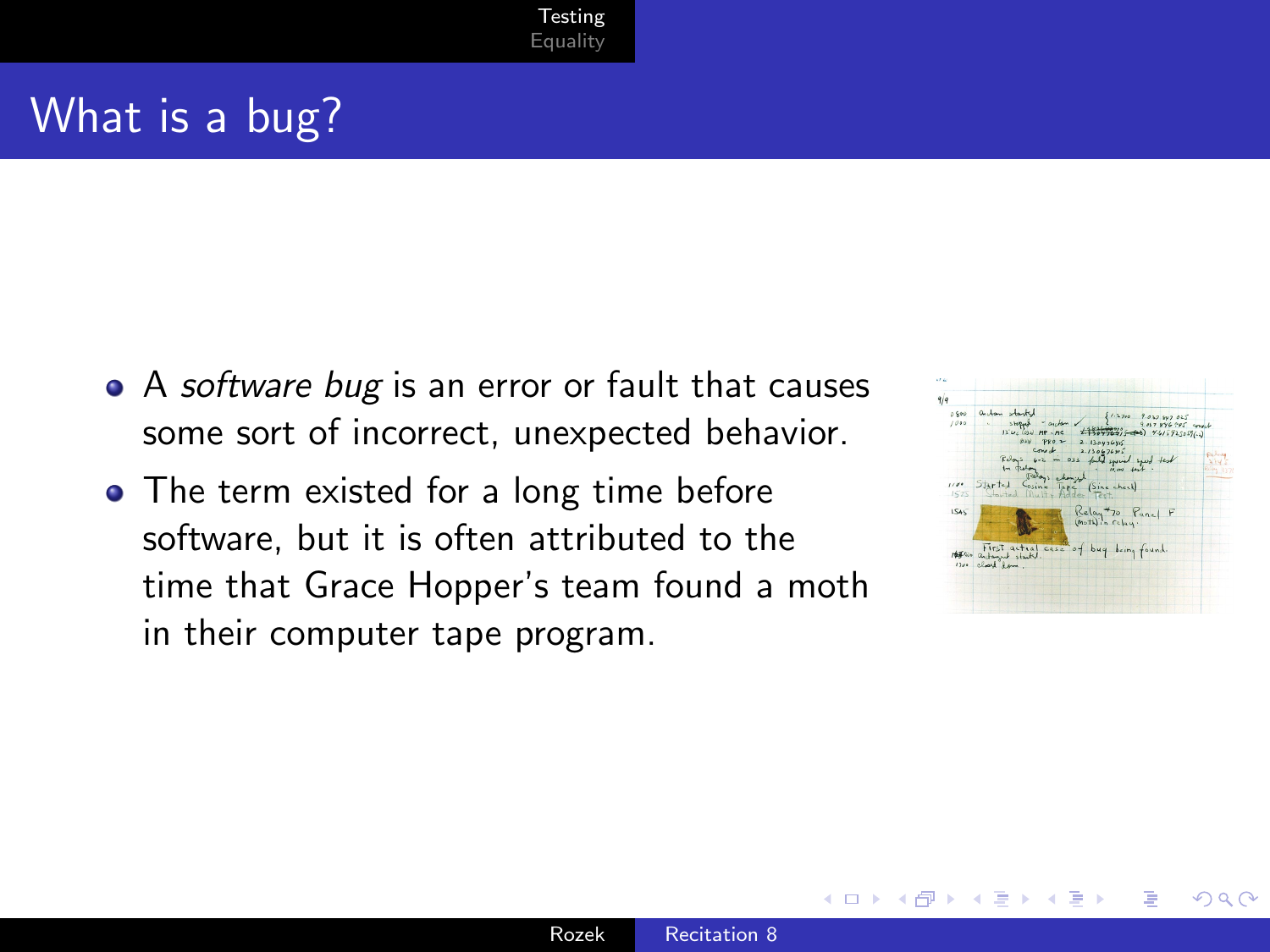## Most Common Bugs

- Memory
	- Null Dereferencing, Buffer Overflow, Unwanted Aliasing
- **Arithmetic** 
	- Division by Zero, Arithmetic (over/under)-flow, Precision
- **•** Parallel Computation
	- Deadlocks and Race Conditions
- **•** Logic
	- Off-by-one and Undecidable / Infinite Looping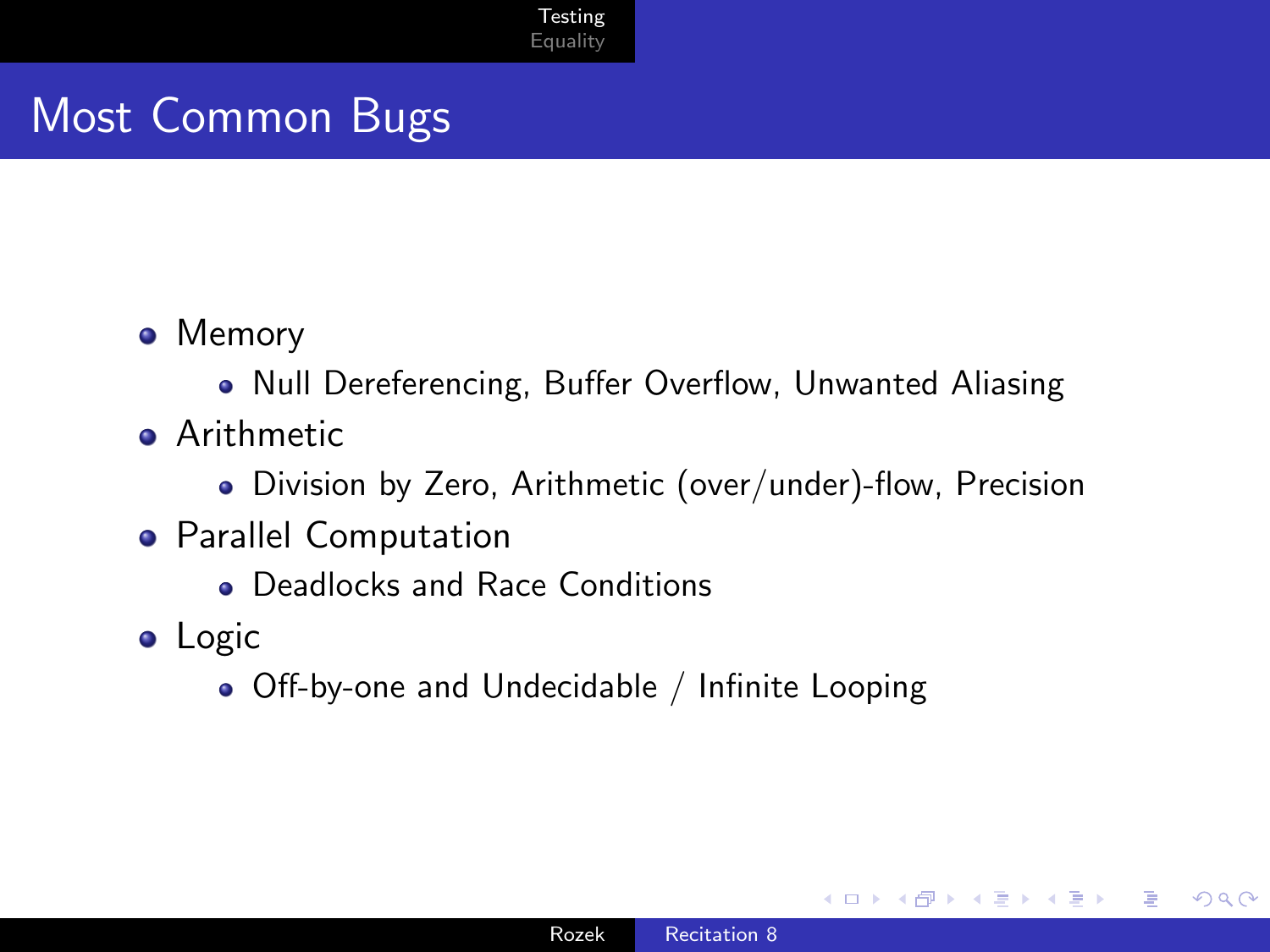## **Testing**

- Software testing examines the behavior of software under different conditions for validation and verification.
- Testing is one tool used to expose the presence of bugs but not prove their absence.

 $\Omega$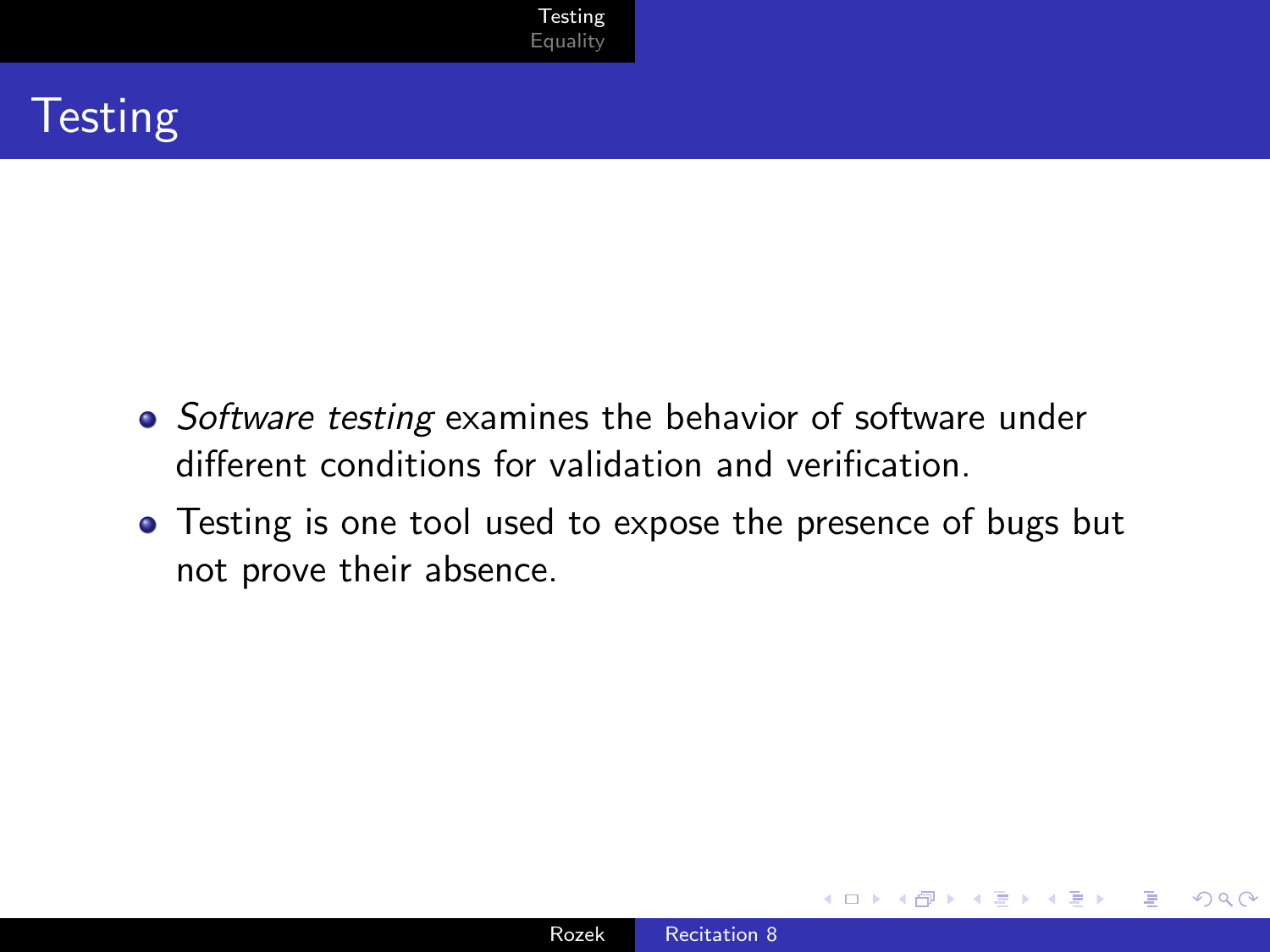# Scopes of Testing

- **•** Unit Testing
	- Verify the functionality of a specific section of code.
- Integration Testing
	- Verify the interfaces between components.
	- Make sure NPR doesn't brick your infotainment system!
- System/Acceptance Testing
	- Verify the entire system to see if it meets overall requirements.
	- Am I getting what I paid for?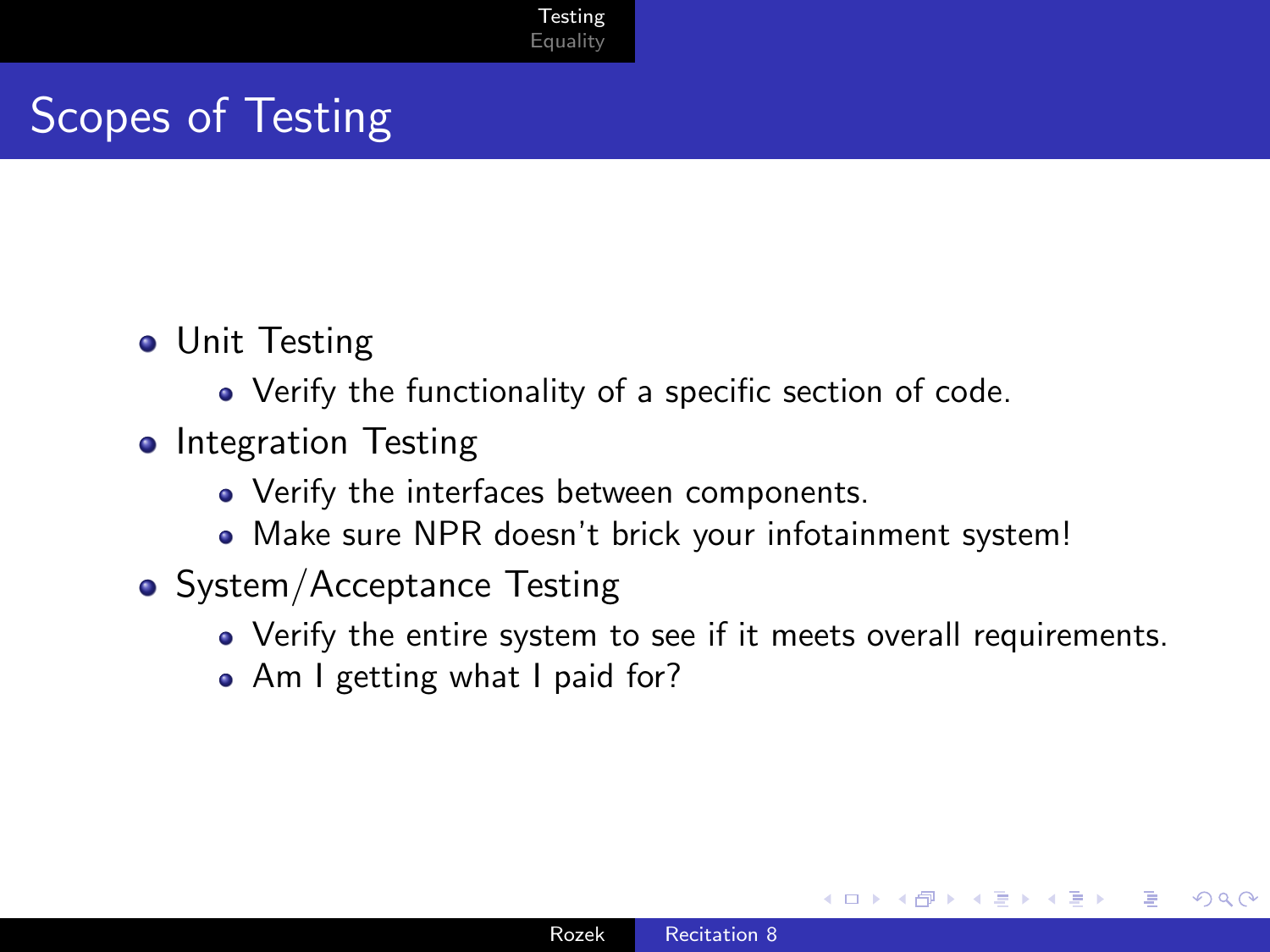#### Test Cases

A test case takes some initial state and input and verifies that the output matches the expected output.

```
public class MyTests {
   @Test
   public void ensureUniqueIDs() {
       // Initialize
       Students psoft = new Students();
       Student sally = psoft.newStudent();
       Student suzy = psoft.newStudent();
       assertNotEquals(sally.userID, suzy.userID);
   }
}
```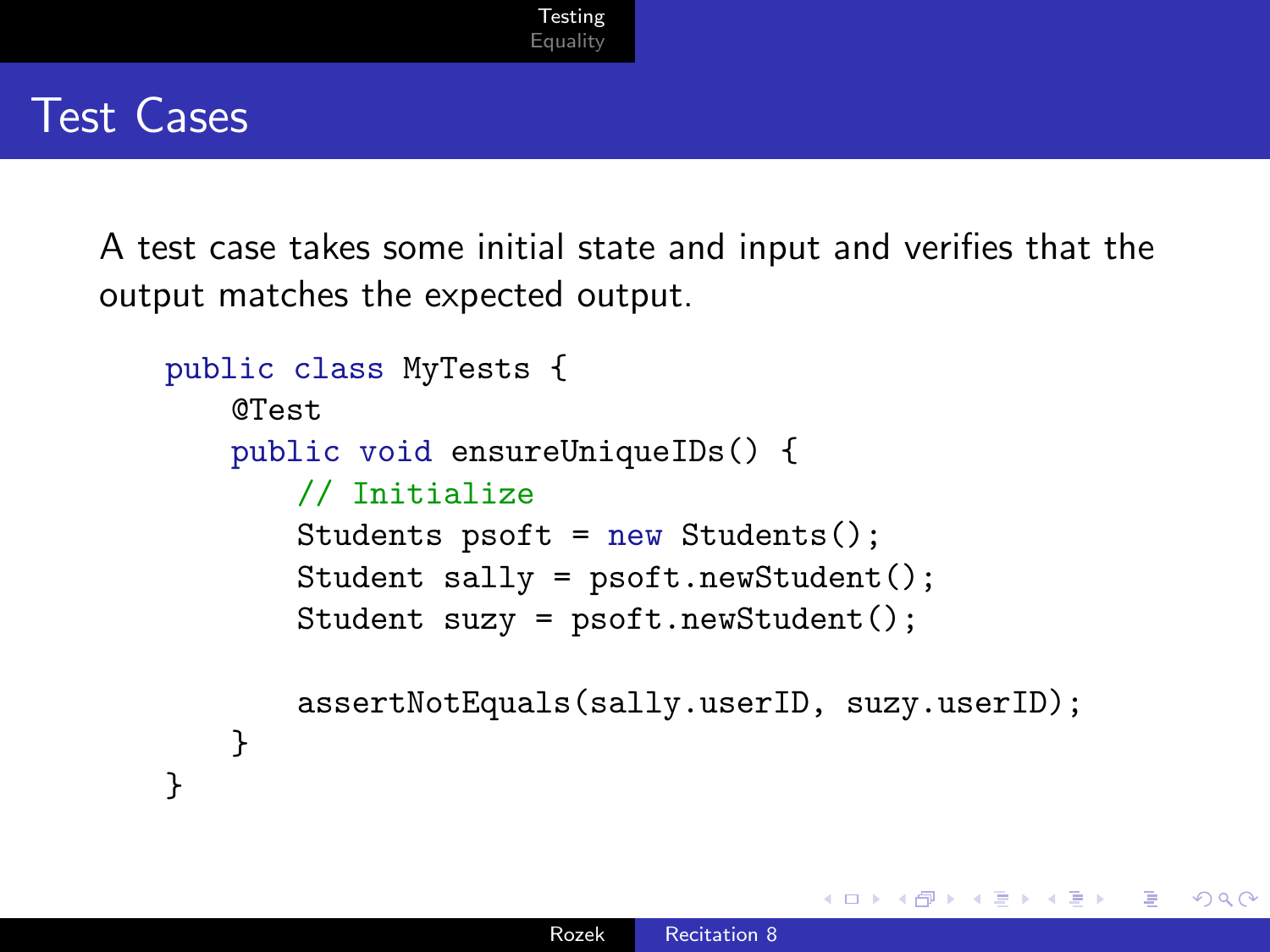## Testing Strategies

We will review two testing strategies:

- Black Box Testing
- White Box Testing

 $\sim$   $\sim$ 

 $299$ 

∍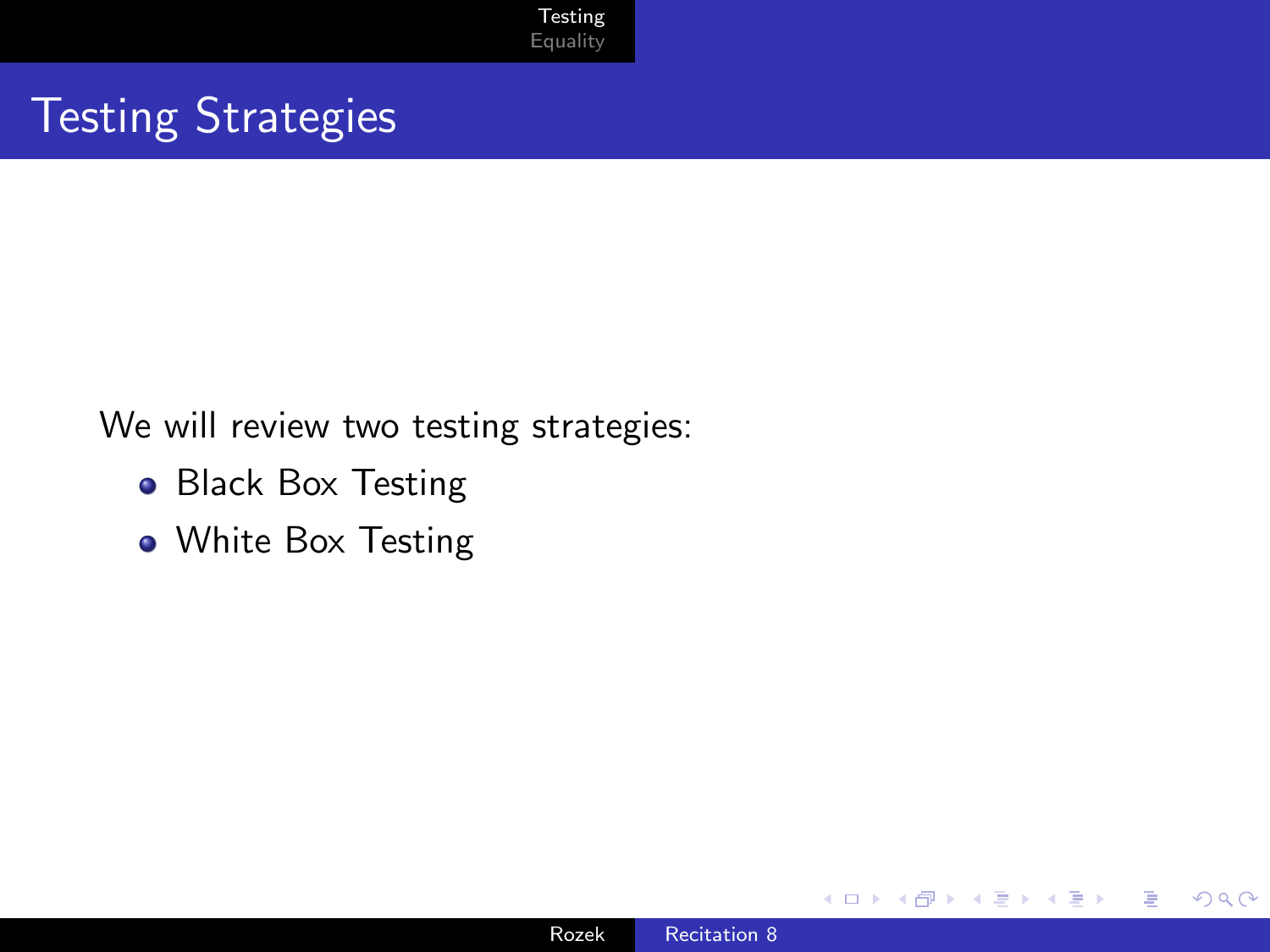## Black Box Testing

Otherwise known as specification-based testing, this method of testing examines the functionality of an application without looking at its implementation but only its specification.

Common Techniques Include:

- **Equivalence Partitioning**
- Boundary-Value Analysis
- Causal Maps
- **•** Error Guessing
- **•** State Transition Table

つくへ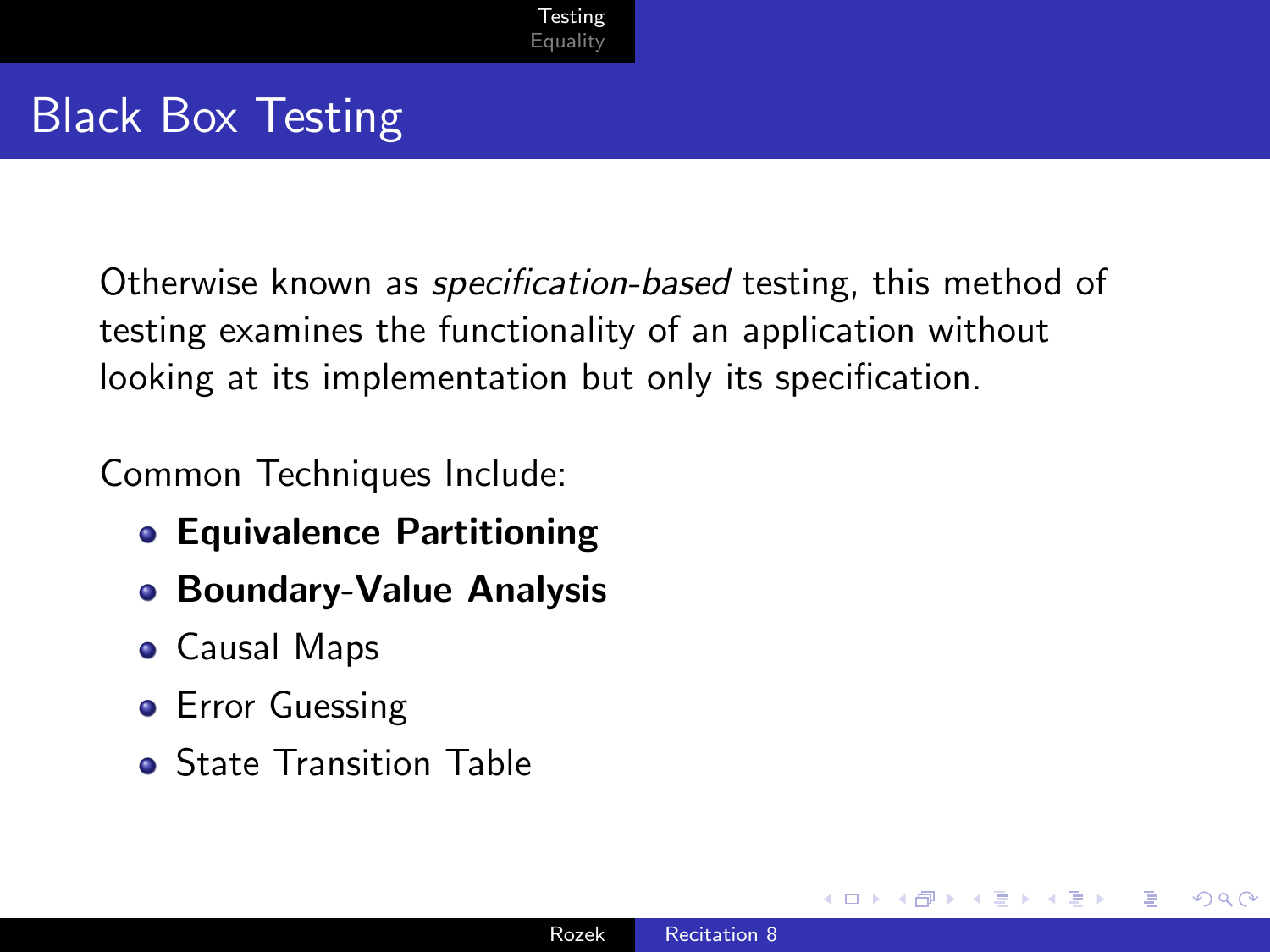## Selective Testing

- Out of practicality we can't test everything. (Budget Constraints)
- In fact it may be impossible, a method may take an infinite variety of inputs.
- Therefore, we will favor techniques that reduces the input space we need to consider.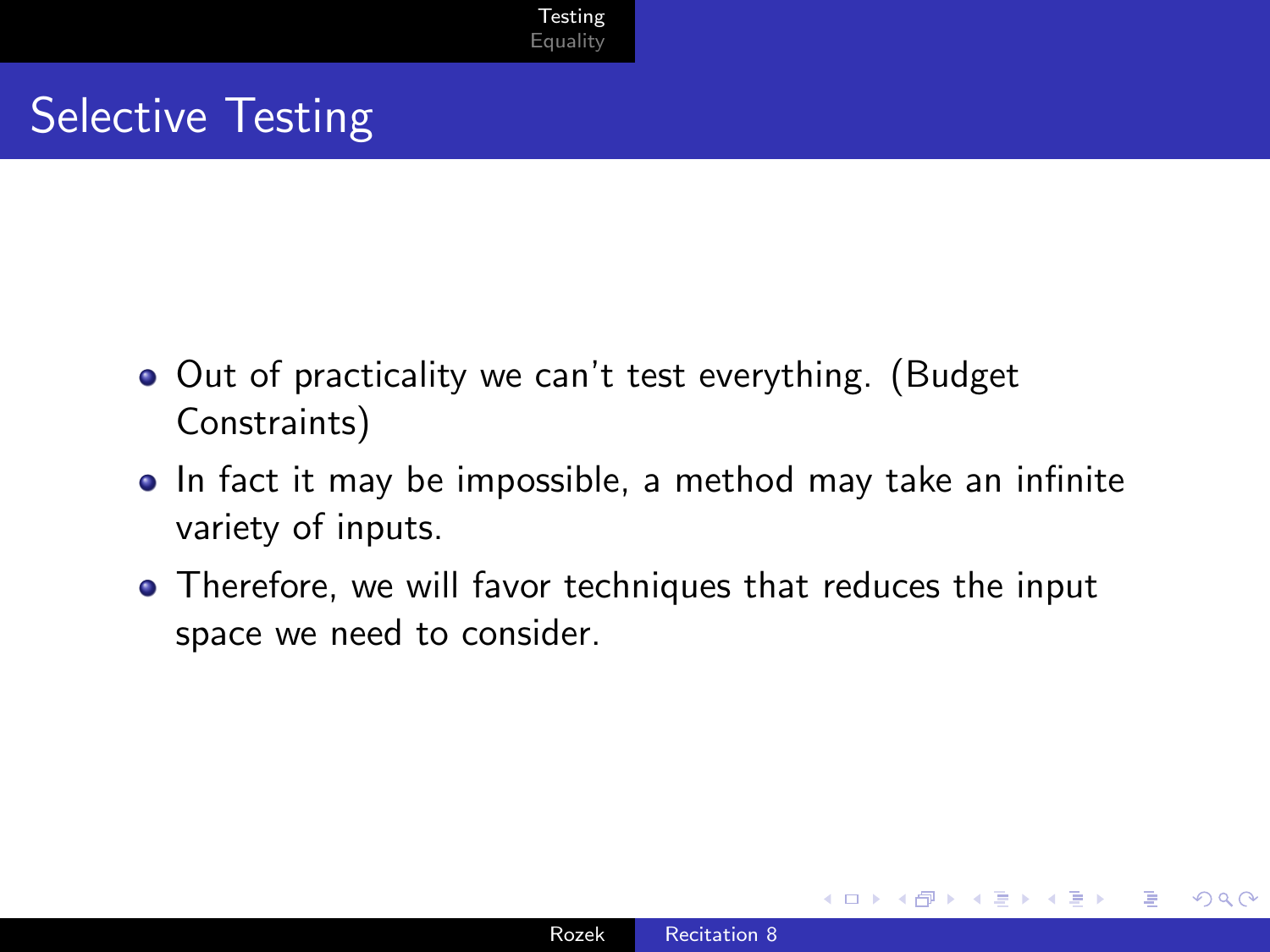## Equivalence Partitioning

- Divide the input data into partitions of equivalent data from which test cases can be applied.
- For a method with precondition  $0 \le x \le 12$  we will have three partitions.

 $\bullet x < 0, 0 < x < 12, x > 12$ 

- We can consider subtypes as different partitions as well. For example, a method that takes an undergraduate object may have four partitions:
	- Freshman, Sophomore, Junior, Senior.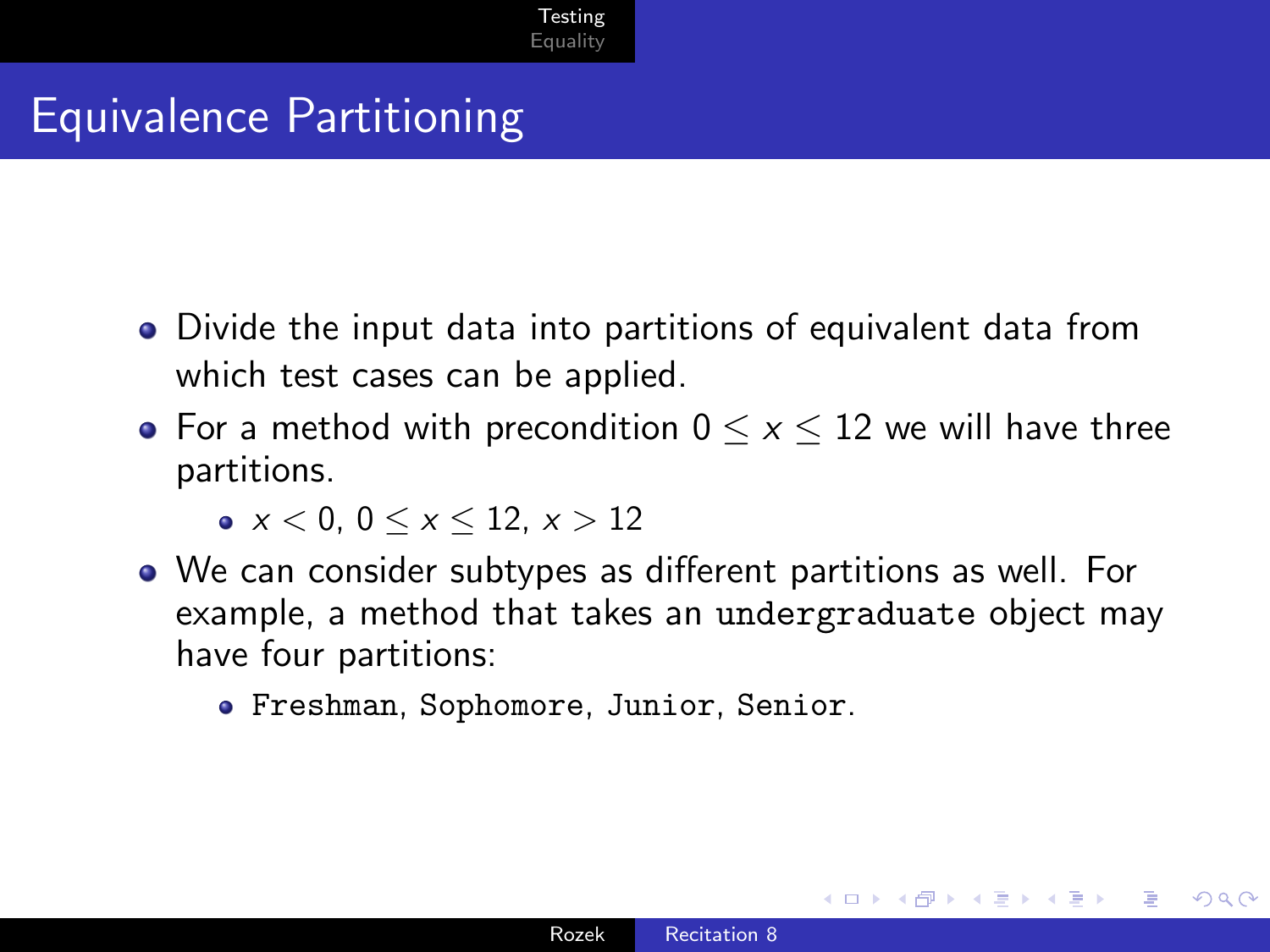#### Practice: Equivalence Partitioning

```
/*
@param x an integer
@requires x > 0
@modifies none
Qeffects x % 3 == 0 => 10 & x % 3 == 1 => 5 & x x
   \% 3 == 2 => 8@return an integer
*/
public int fancyfunc(int x);
```
**K 何 ▶ ス ヨ ▶ ス ヨ ▶** 

э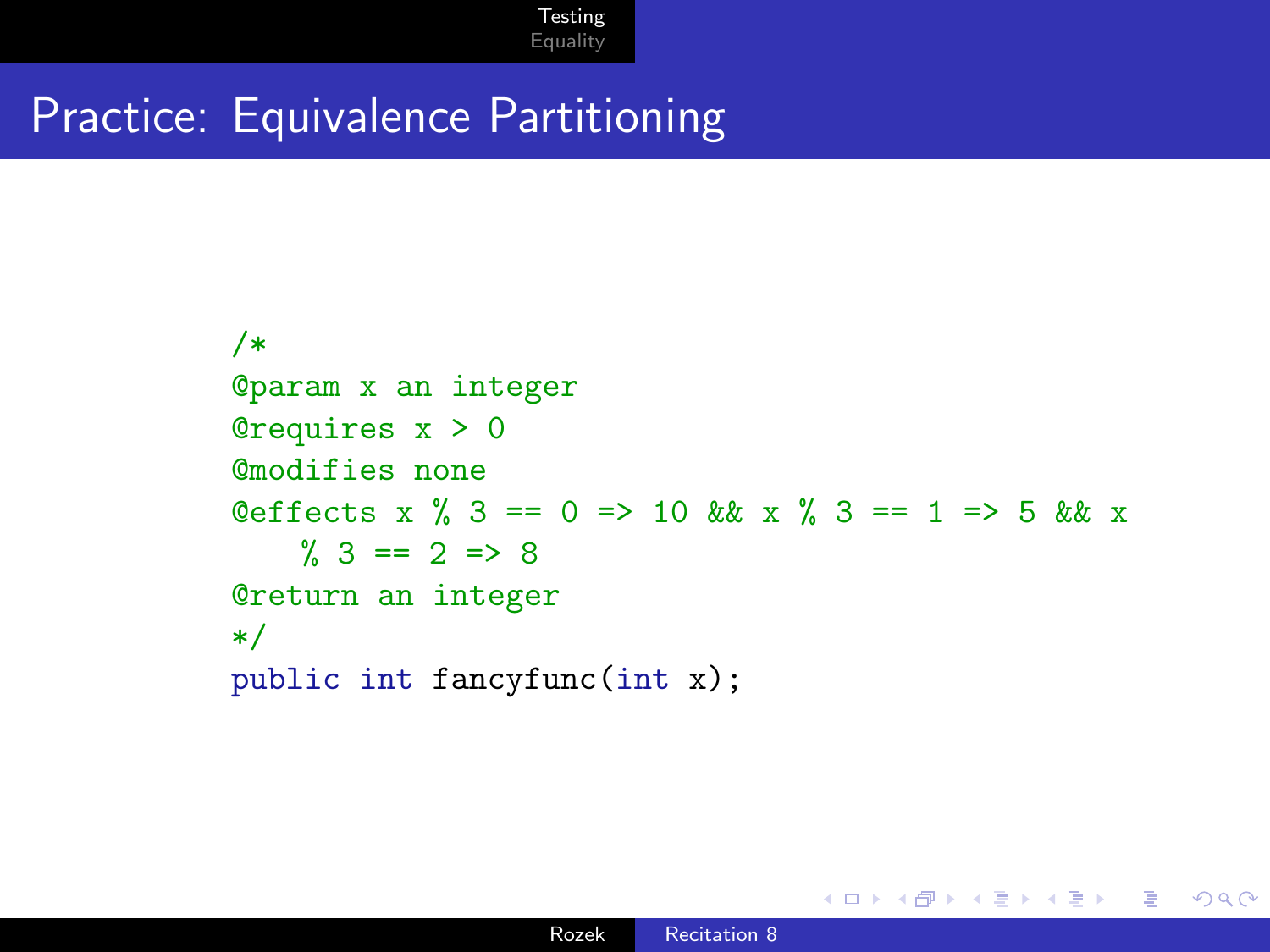#### Boundary Value Analysis

- Include tests which includes representatives of a boundary range.
- This technique is applicable for input data that is *ordered*.
- For the example  $0 \le x \le 12$  the boundary values are  $x = 0$ and  $x = 12$ .

 $\Omega$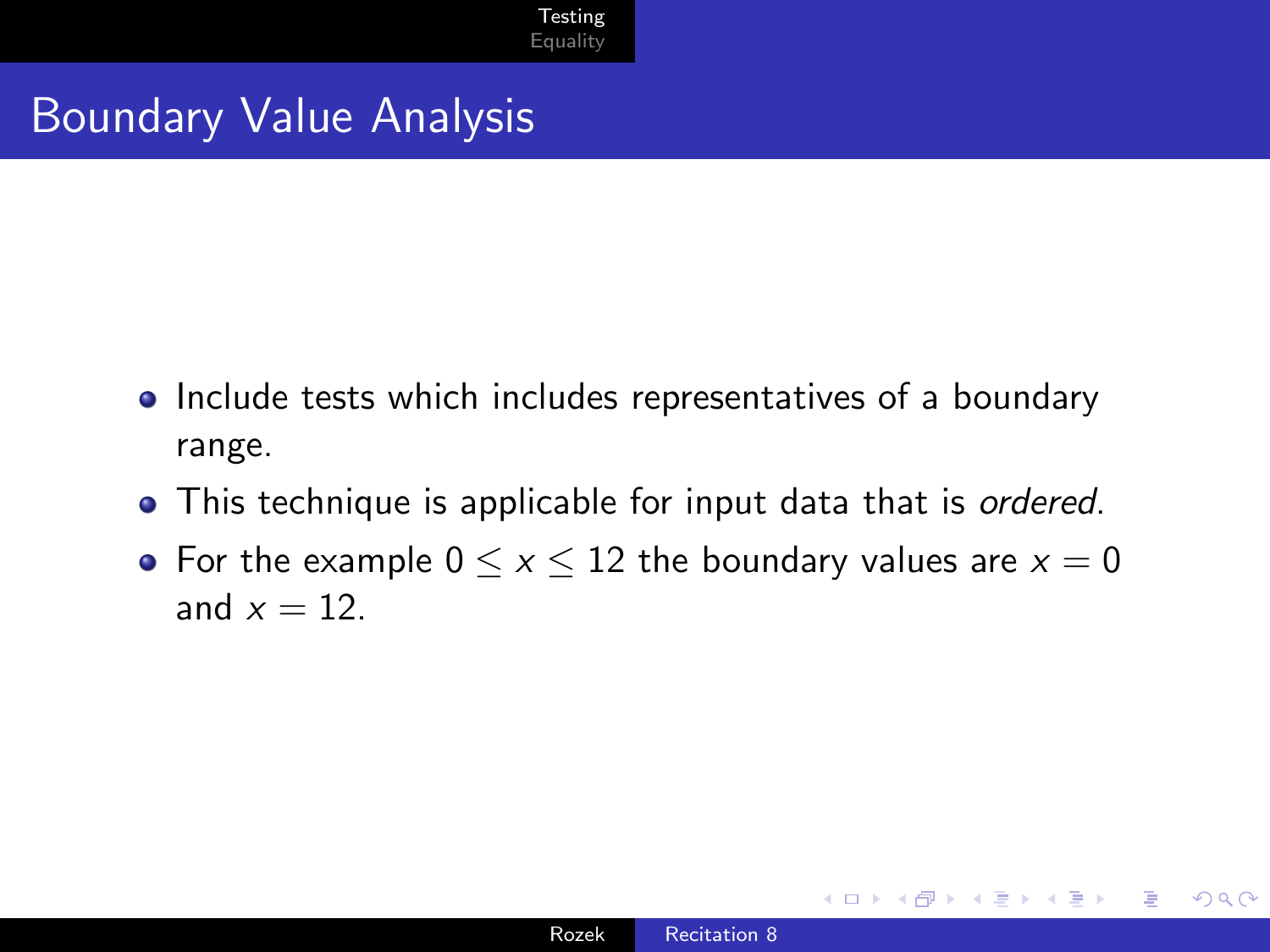#### Practice: Boundary Value Analysis

#### • What are the boundary values for x is an int?

 $\sim$   $\sim$ 

 $299$ 

∍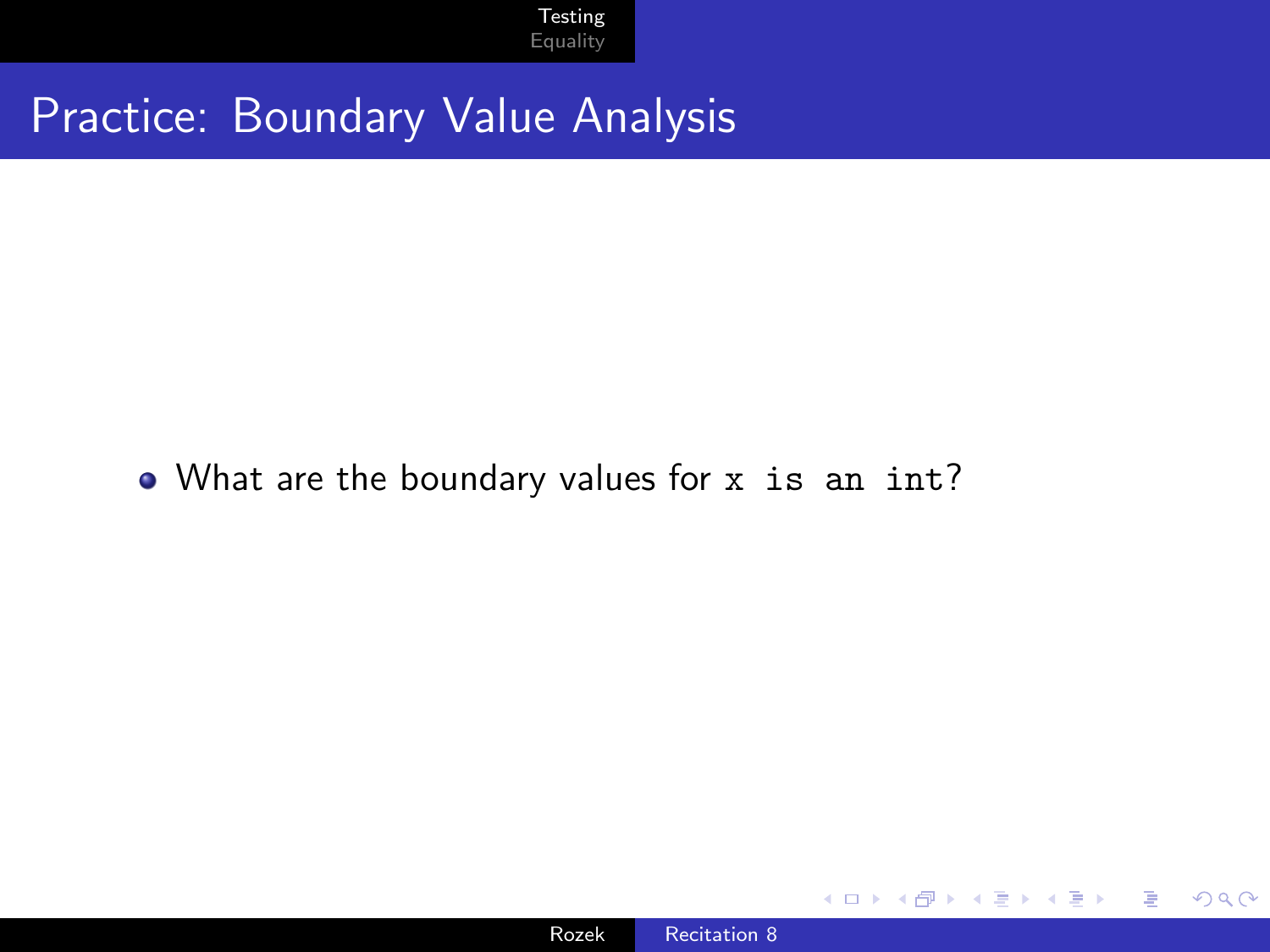#### Common Boundary Cases

- **•** Arithmetic
	- Integer.MIN VALUE, Integer.MAX VALUE, Zero, Negative, Positive
- **o** Objects
	- Null, Circular List, Aliasing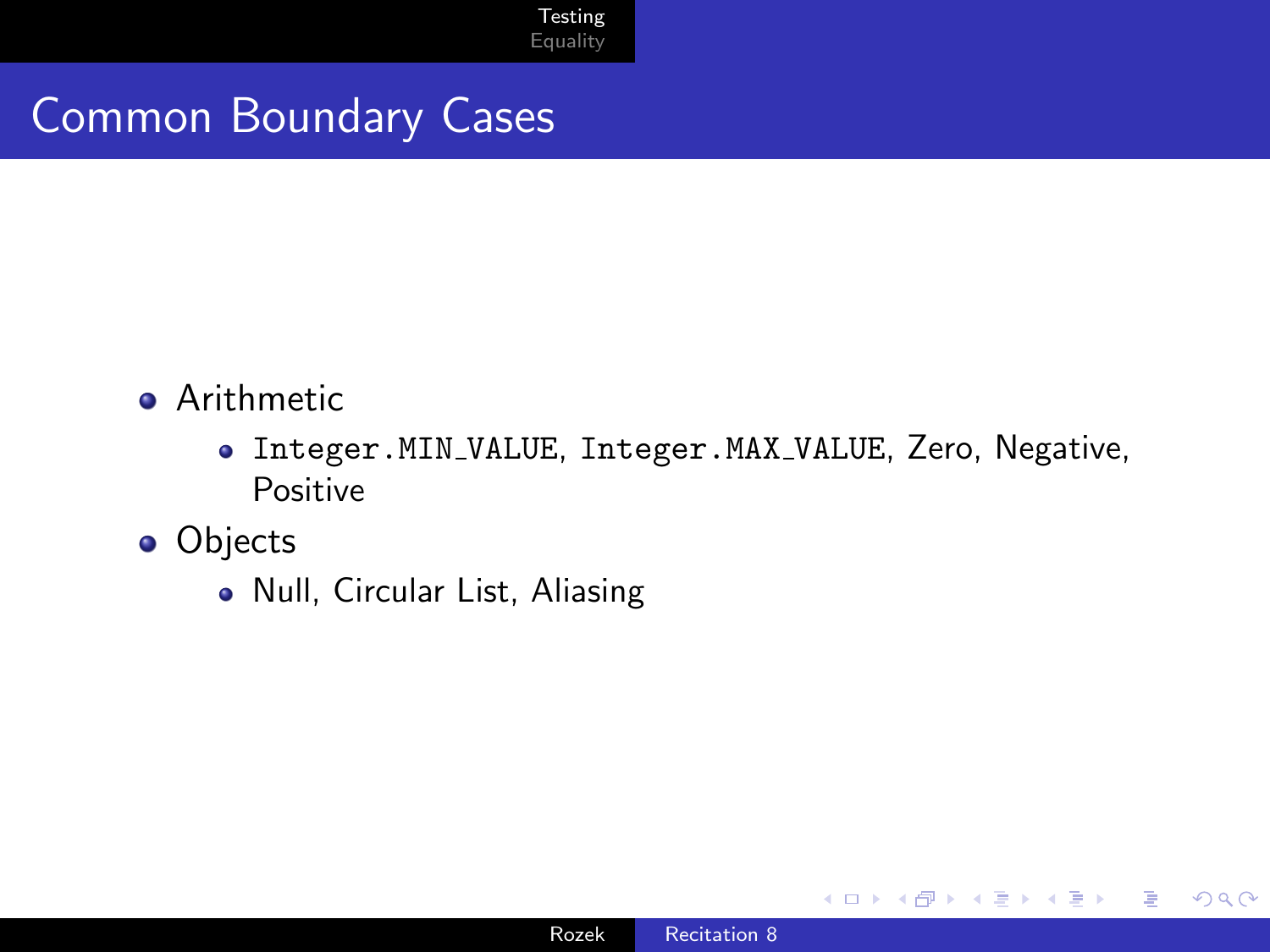#### Practice: Boundary Value Analysis

The following are true:

 $A < B < C < D < E$ 

Precondition:  $x > D \parallel x < B$ 

What are the boundaries?

 $\Omega$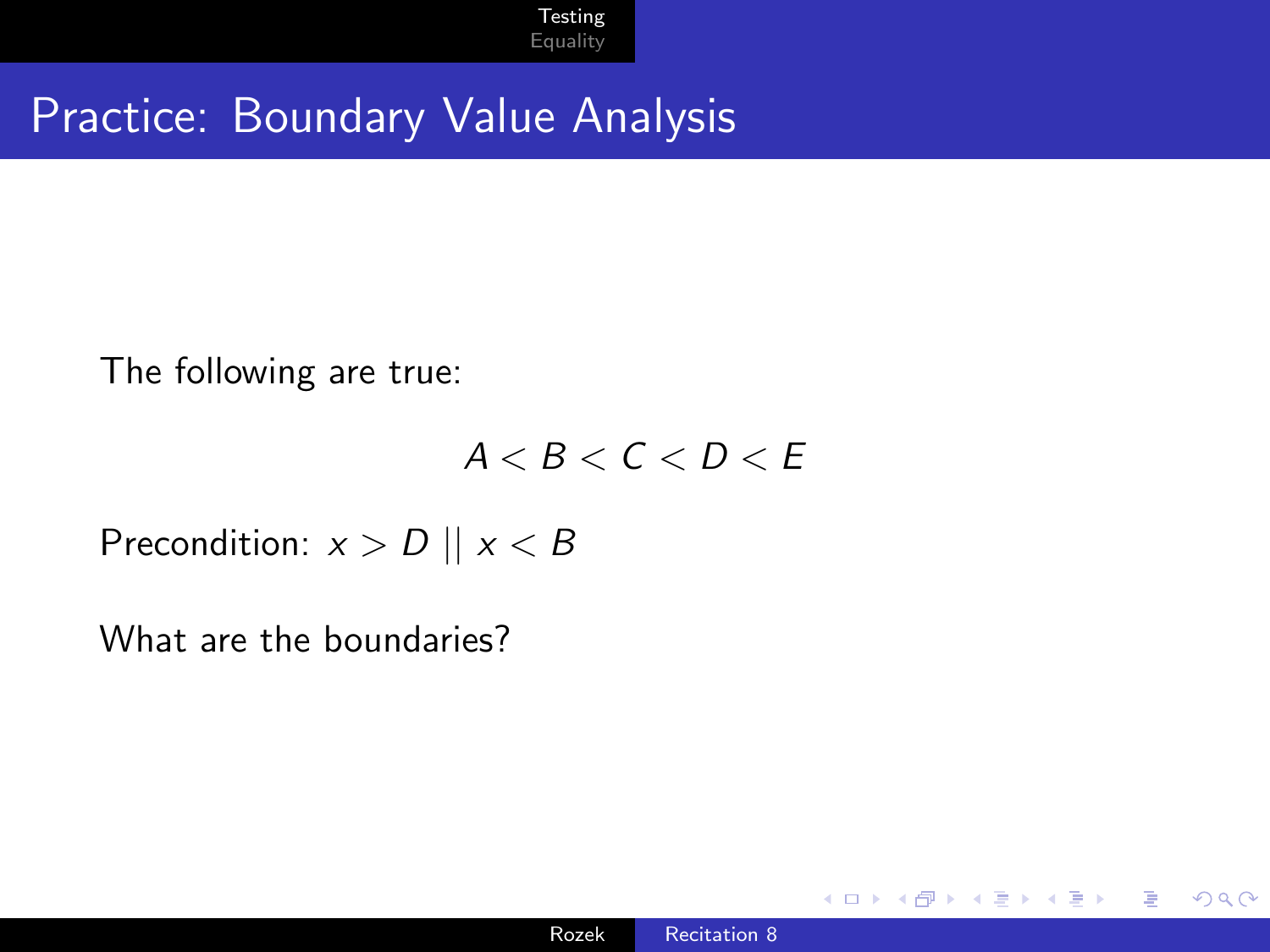## White Box Testing

Opposite of Black Box Testing, white box testing is where we test with knowledge of the code base.

Common techniques include:

- **Control Flow Testing**
- Code Coverage
- Data Flow Testing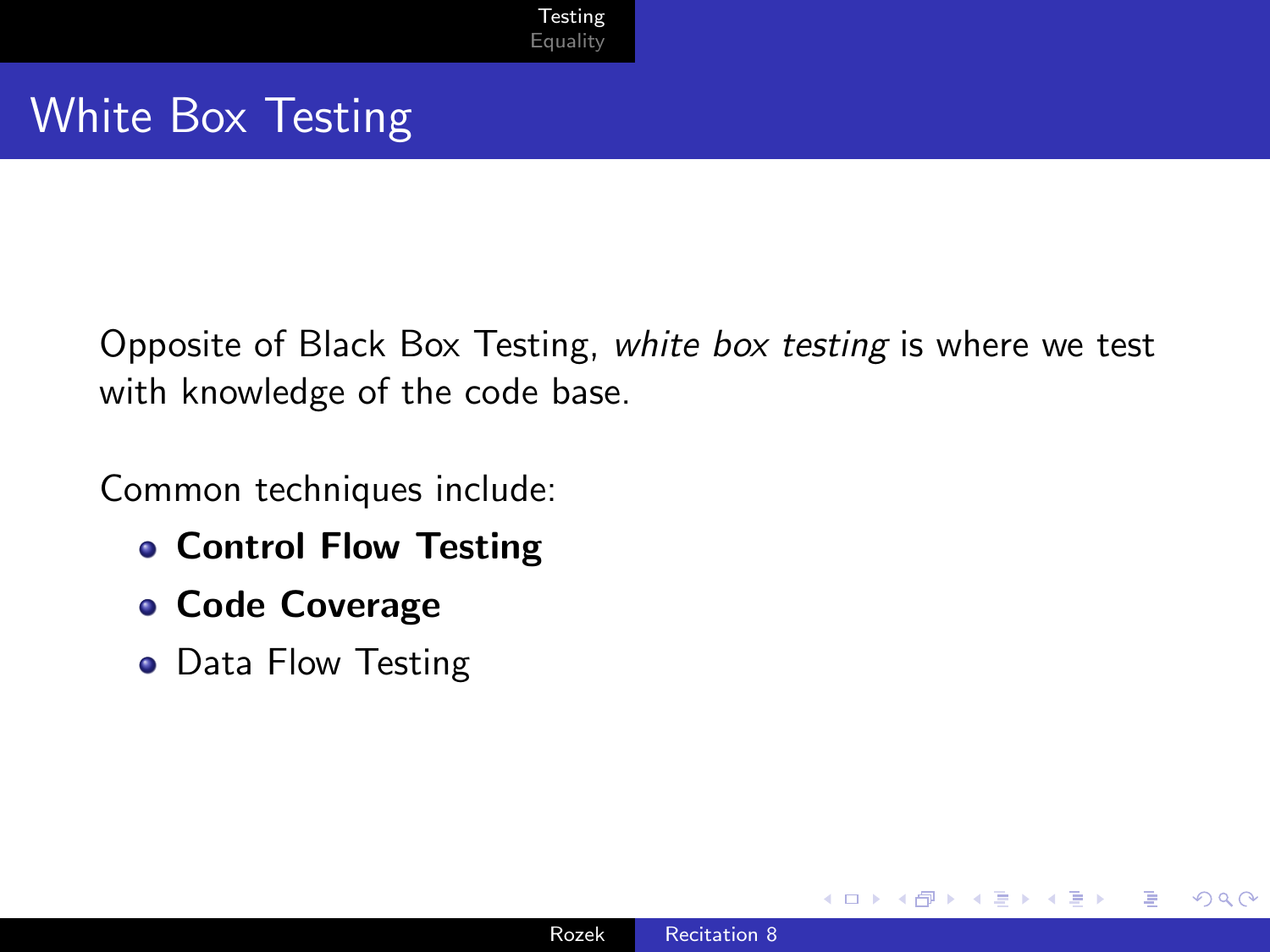#### Control Flow Based Testing

• Control Flow Based Testing is the idea of extracting a control flow graph (CFG) and creating test suits that provides coverage for all of the nodes in the graph.

つくい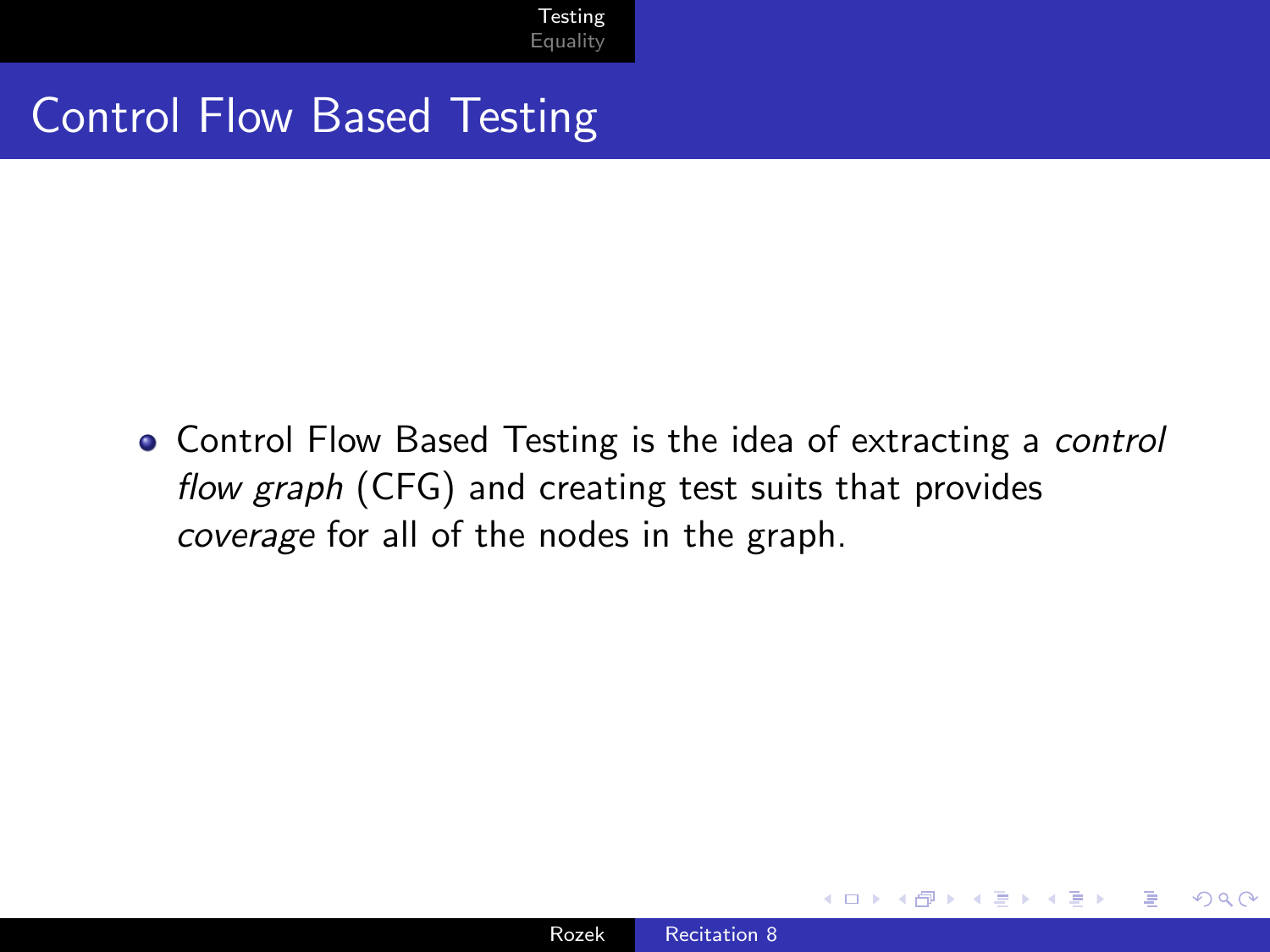#### Control Flow Graph

We can break a CFG into:

- Sequence of Statements
- Conditional branch if some condition is met
- Conditional loop until some condition is met
- Executing a set of distant statements, after which the flow of control returns (methods, subroutines, etc.)

つくい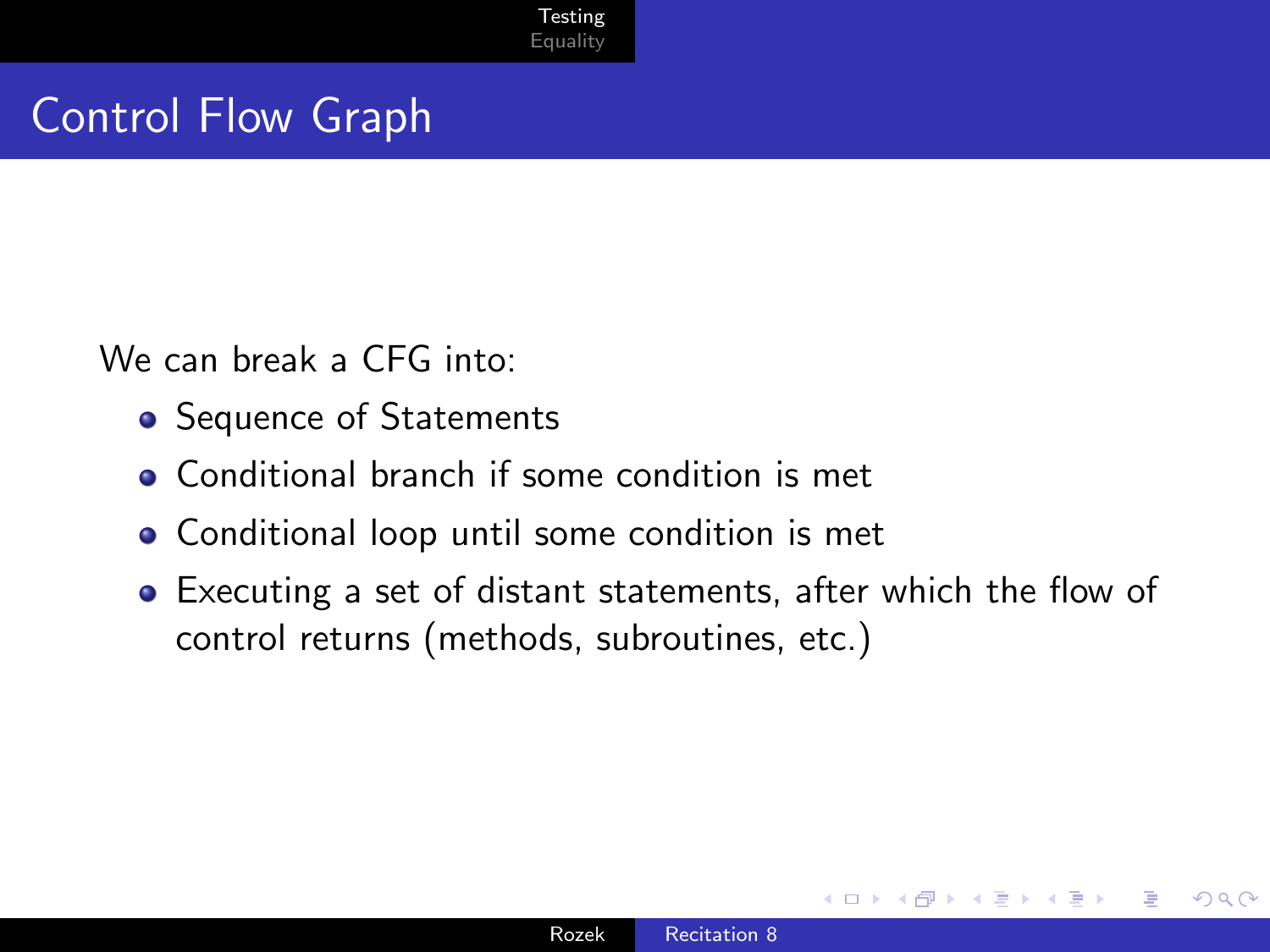#### Sequence of Statements



④ → → 三

4 m k

B.K. э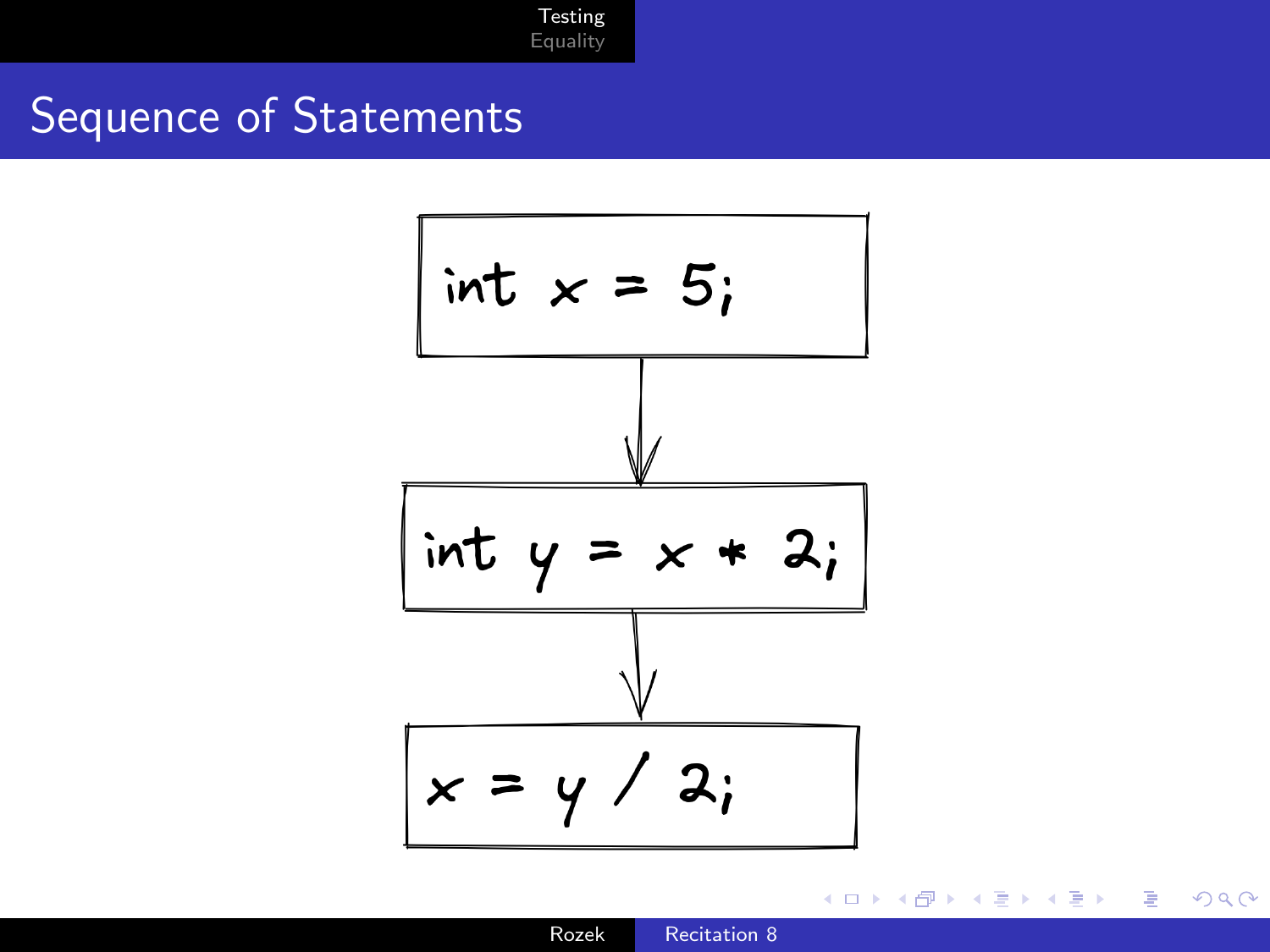### Conditional Branch



つくへ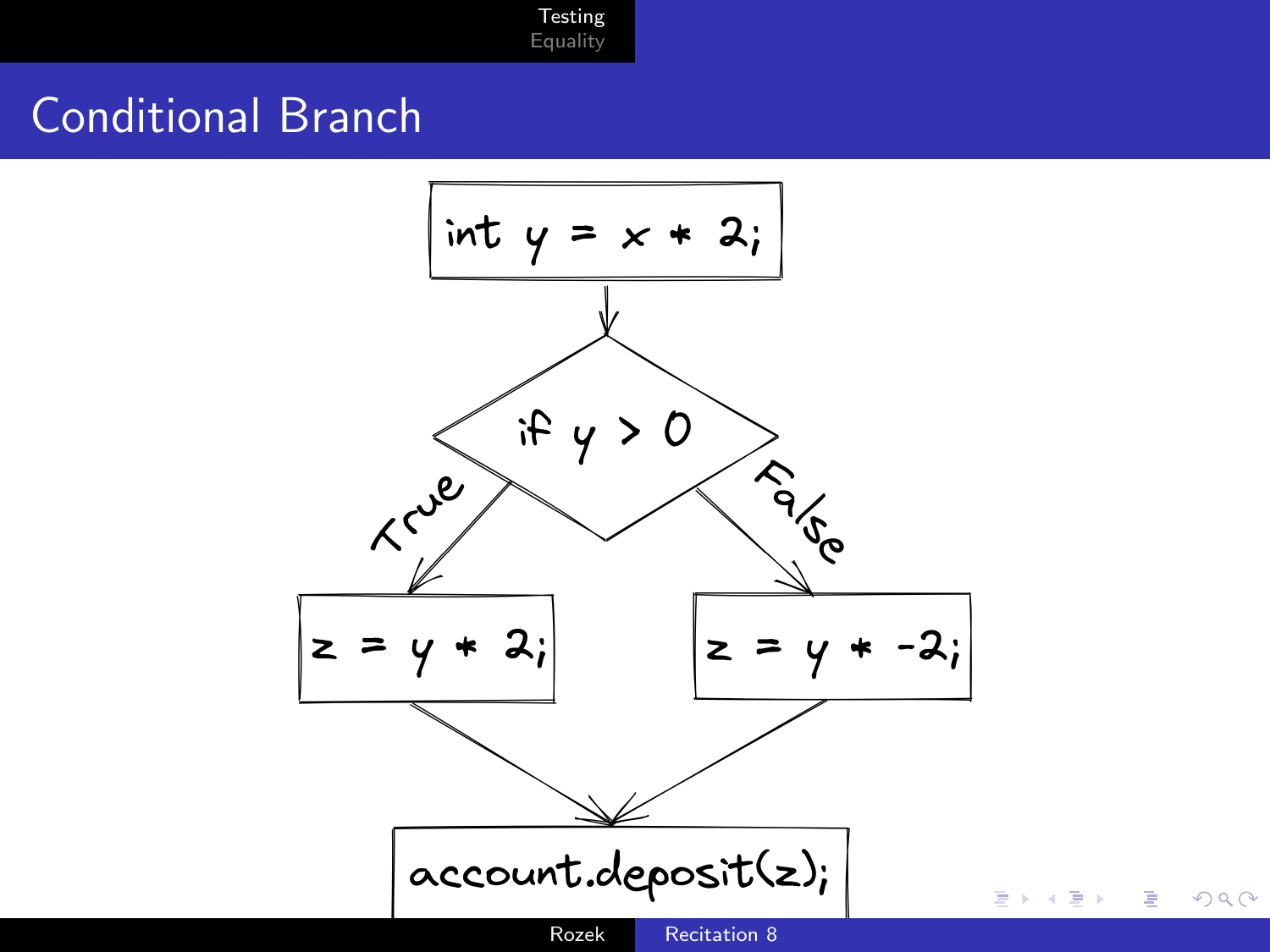### Conditional Loop



 $299$ 

Rozek [Recitation 8](#page-0-0)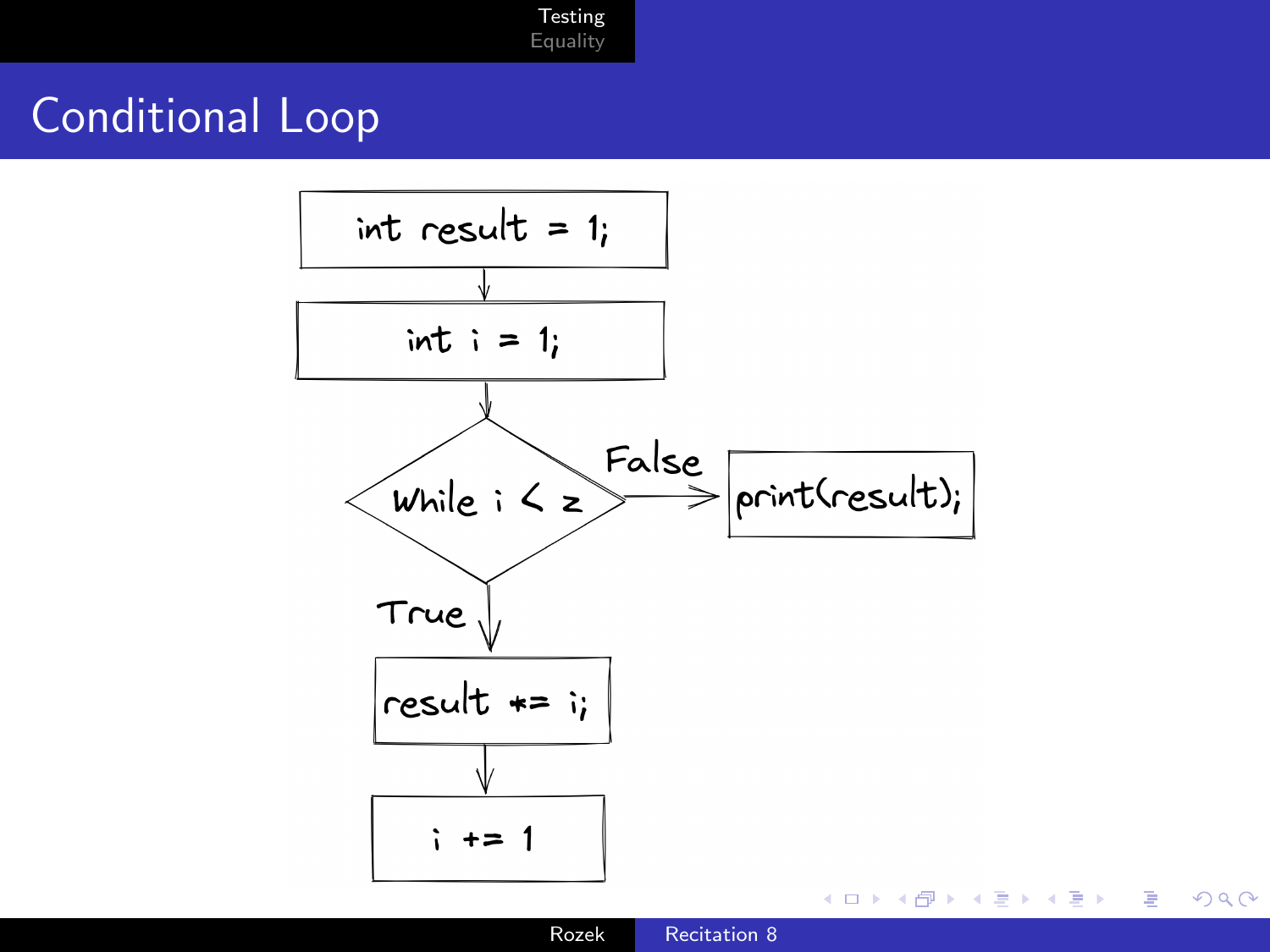

#### <span id="page-23-0"></span>Reference Equality

In Java, == tests for reference equality. That is, do the two variable names point to the same object in memory?



 $\Omega$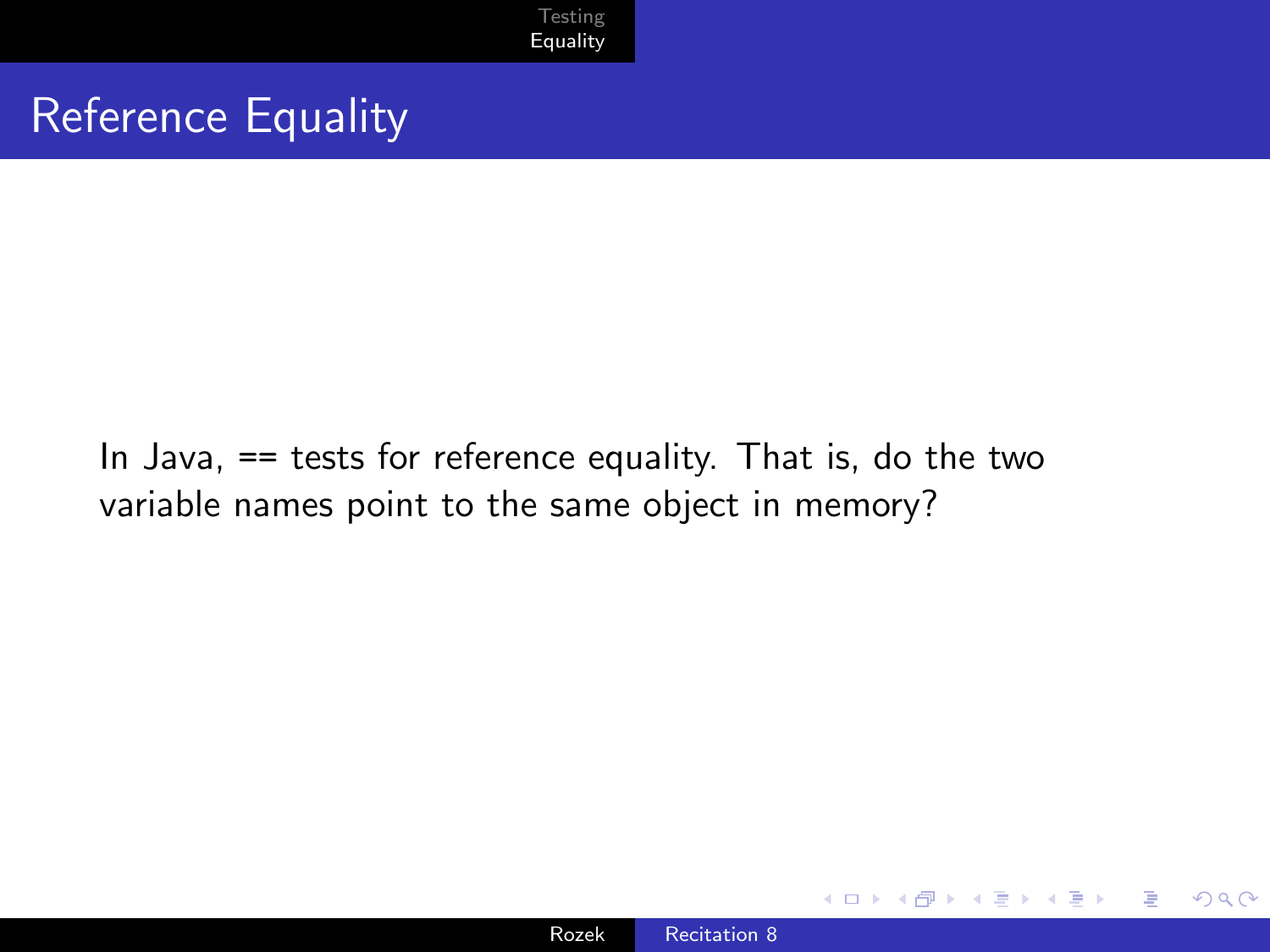#### Equivalence Relation

A binary relation  $R$  is said to be an equivalence relation if and only if it is reflexive, symmetric, and transitive. That is:

- **•** Reflexive:  $\forall x : xRx$
- Symmetric:  $\forall x, y : xRy \iff yRx$
- Transitive:  $\forall x, y, z : xRy \land yRz \implies xRz$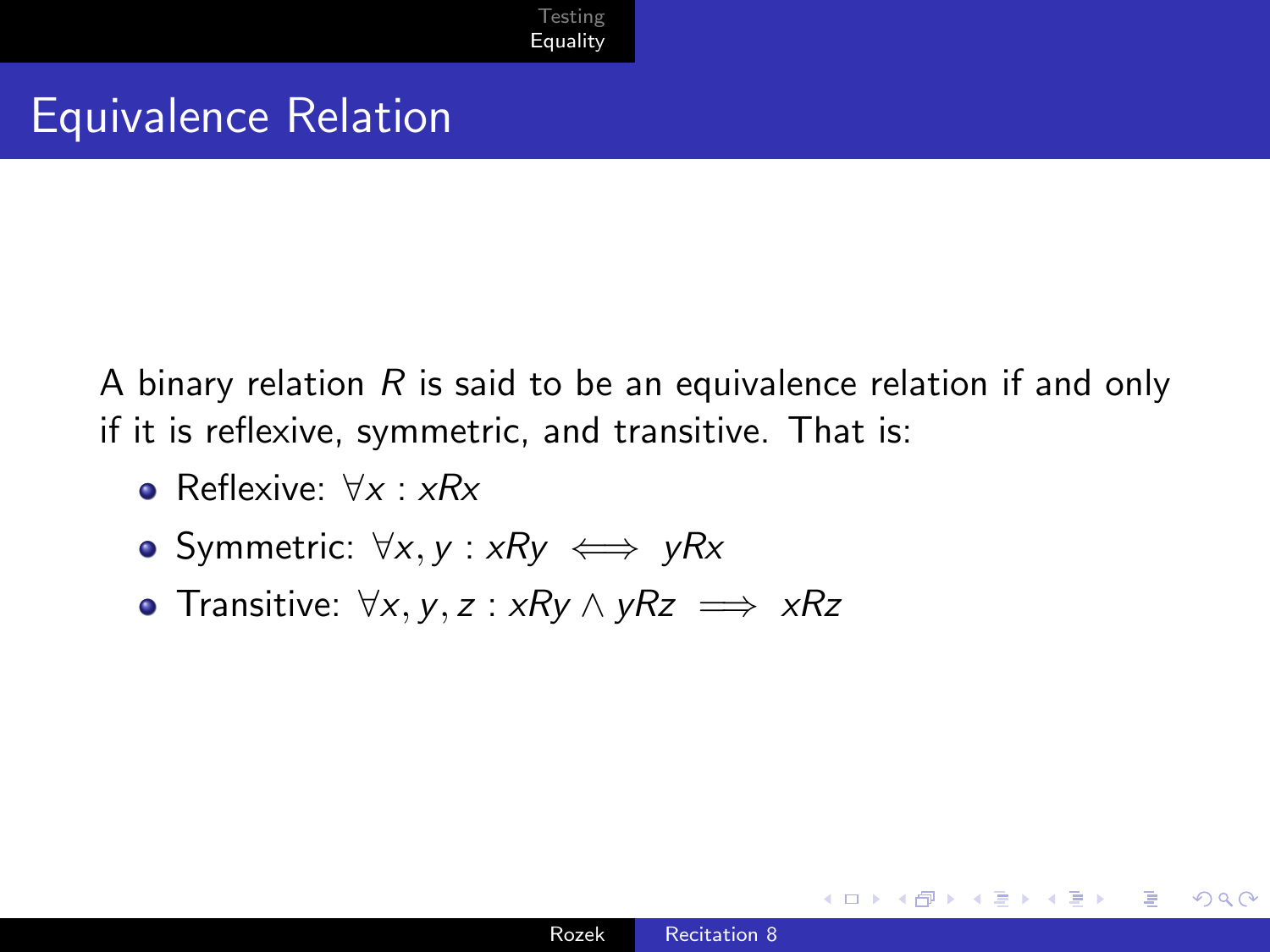In Java, to check for value equality, you'll need to override the classes .equals(Object other) method.

Important notes to make sure of:

- You override not overload the equals method.
- The input argument is of type Object
- The access modifier is public
- We satisfy the equivalence relation properties

つくい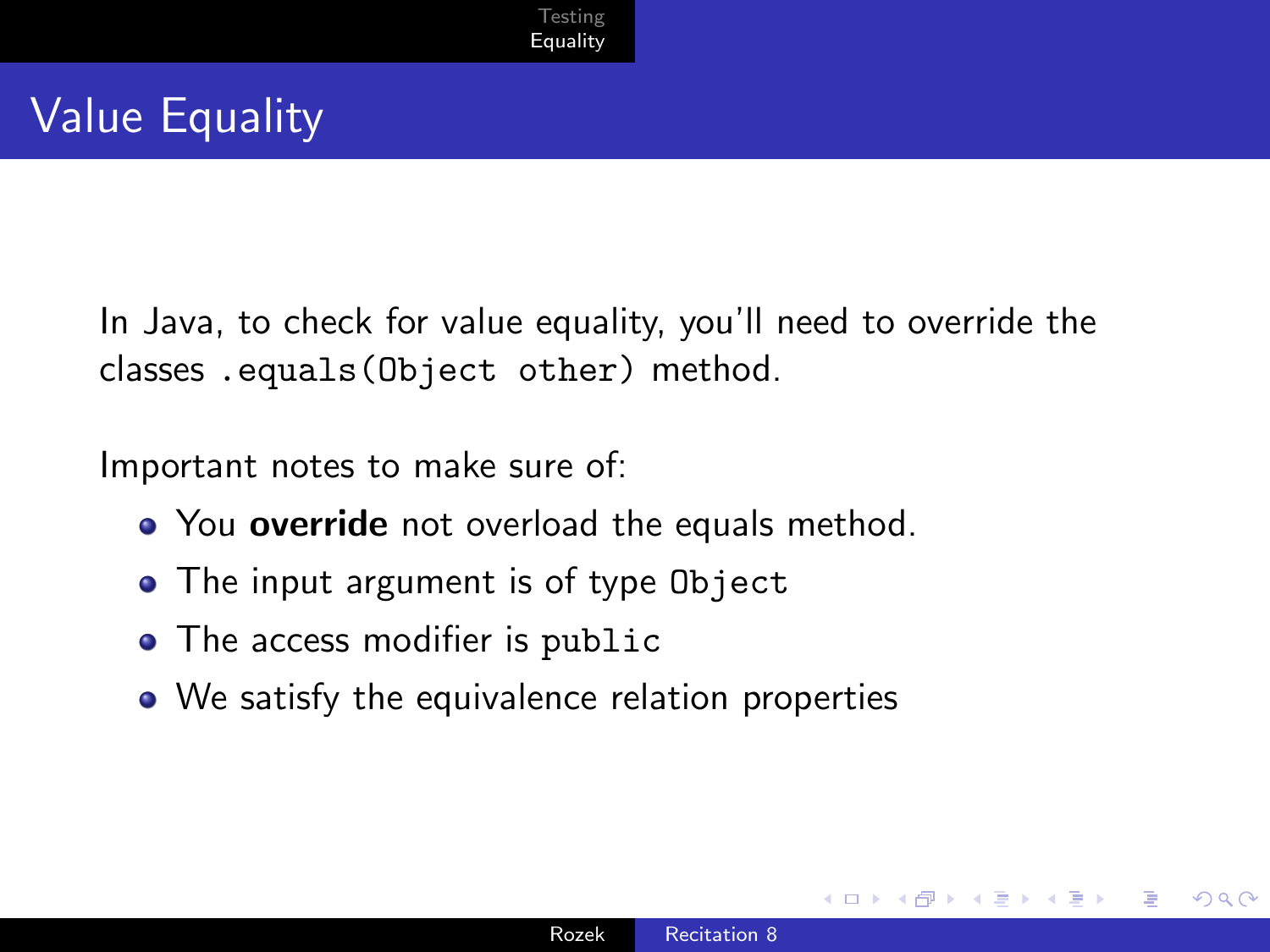#### Value Equality Code Example

```
public class Person {
   private String name;
   @Override
   public boolean equals(Object obj) {
       if (!(obj isinstanceOf Person)) {
           return false;
       }
       Person p2 = (Person) obj;
       return this.name == p2.name;
   }
}
```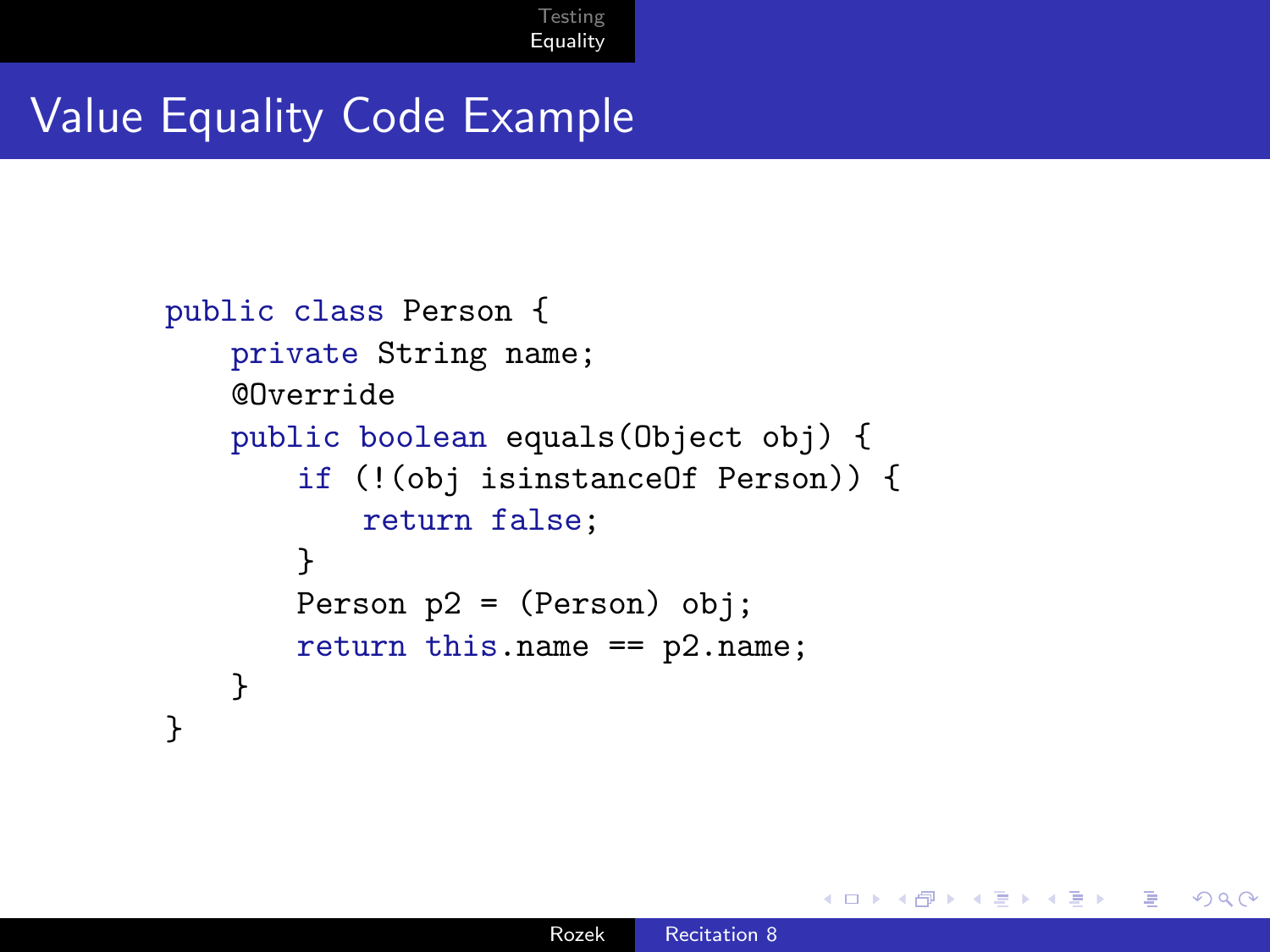

#### Hash Function

- A hash function maps data of arbitrary size to a fixed-size value.
- Often used for data structures that feature fast lookups.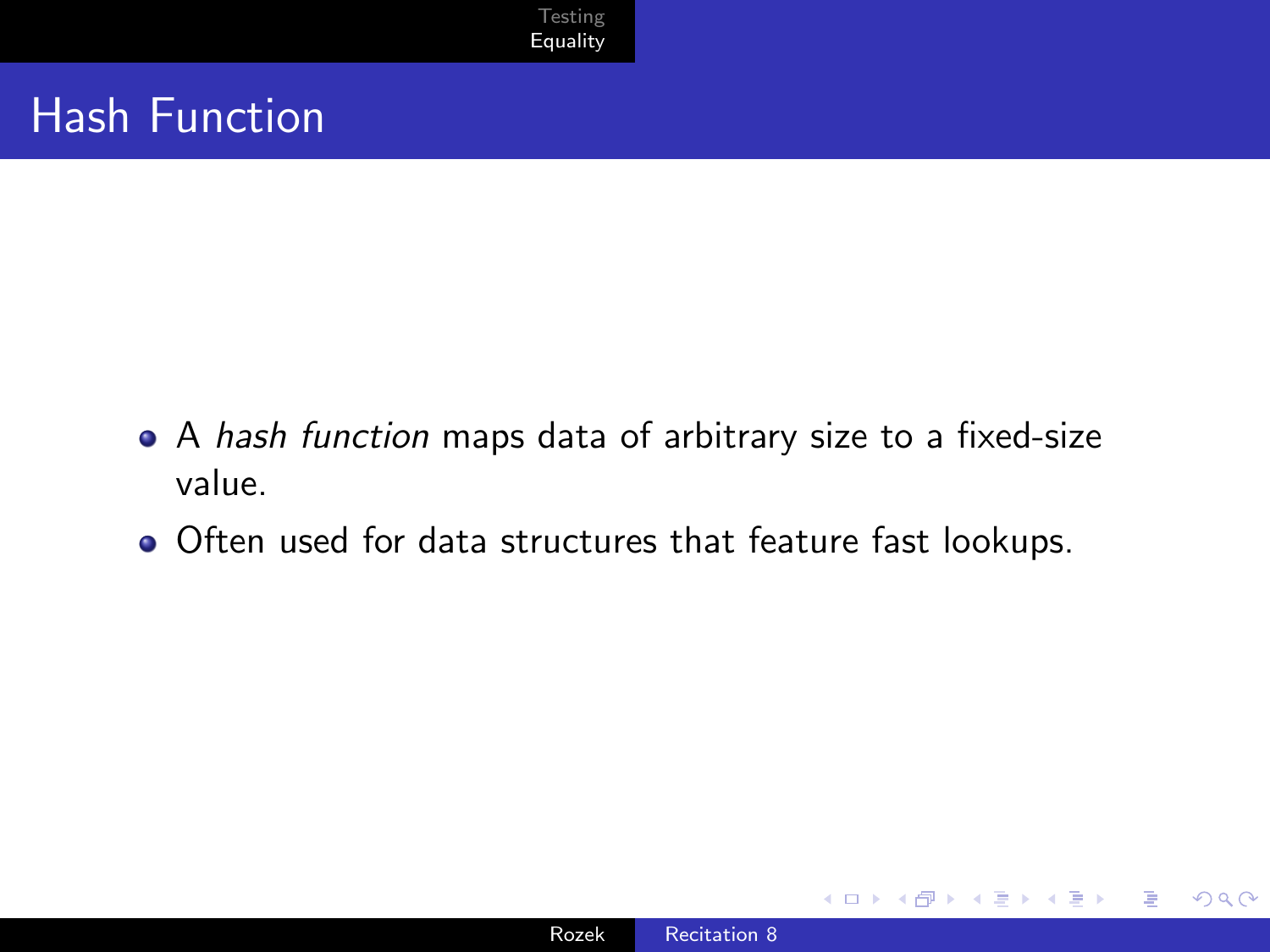#### Desirable Hash Function Properties

- Uniformity: The probability of an object taking some value is the same as it taking another value in the hash function.
- Efficient: We can't have fast lookups, if the hash takes time to compute.
- Deterministic: Given some input, we will always get the same output.

つくい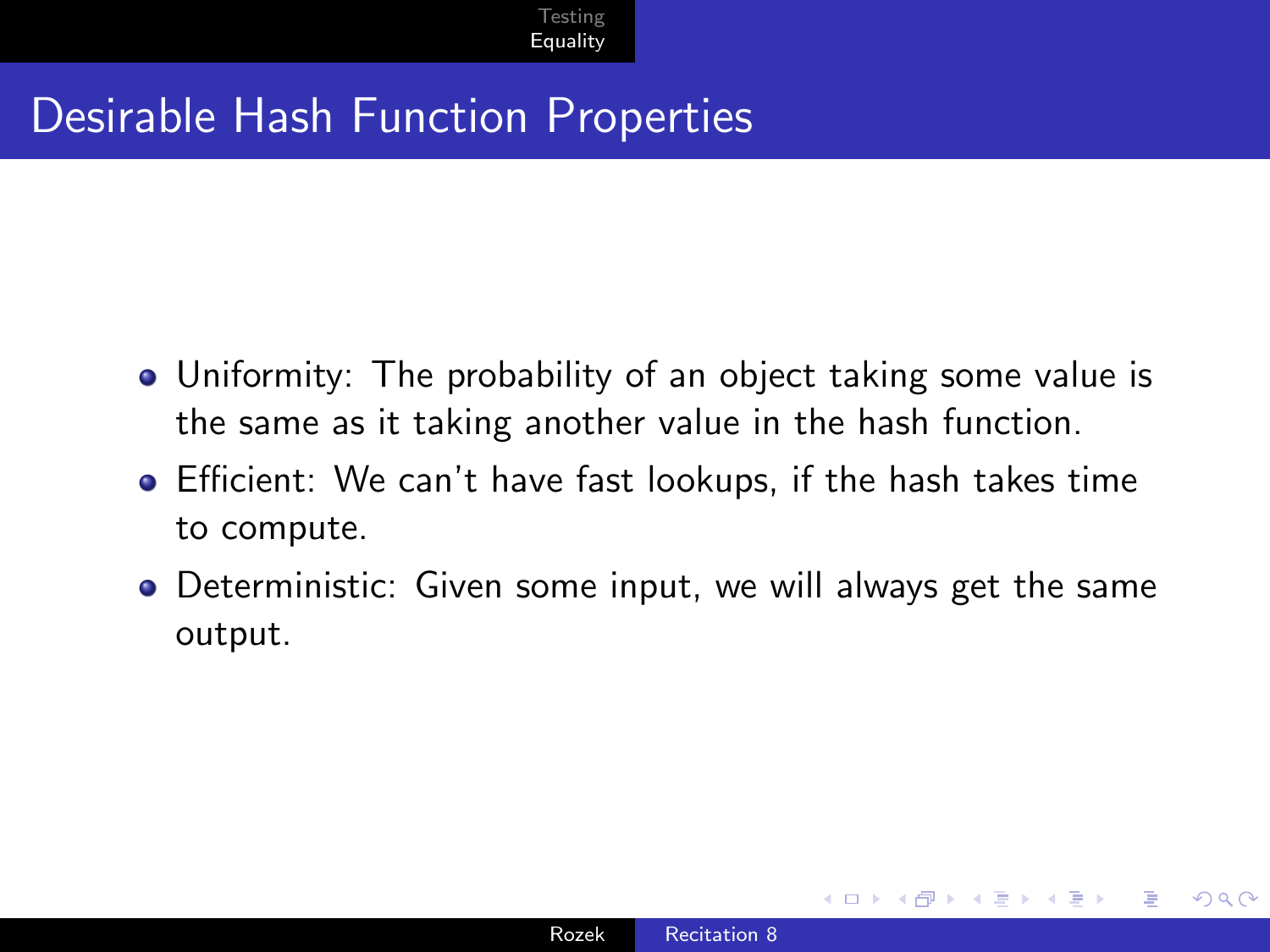#### Hash Codes in Java

```
If we override .equals(...) then we must also override
.hashCode().
```

```
public class Person {
   private String name;
   @Override
   public int hashCode() {
       final int prime = 197;
       int result = 1;
       result = prime * result + name.hashCode();return result;
   }
}
```